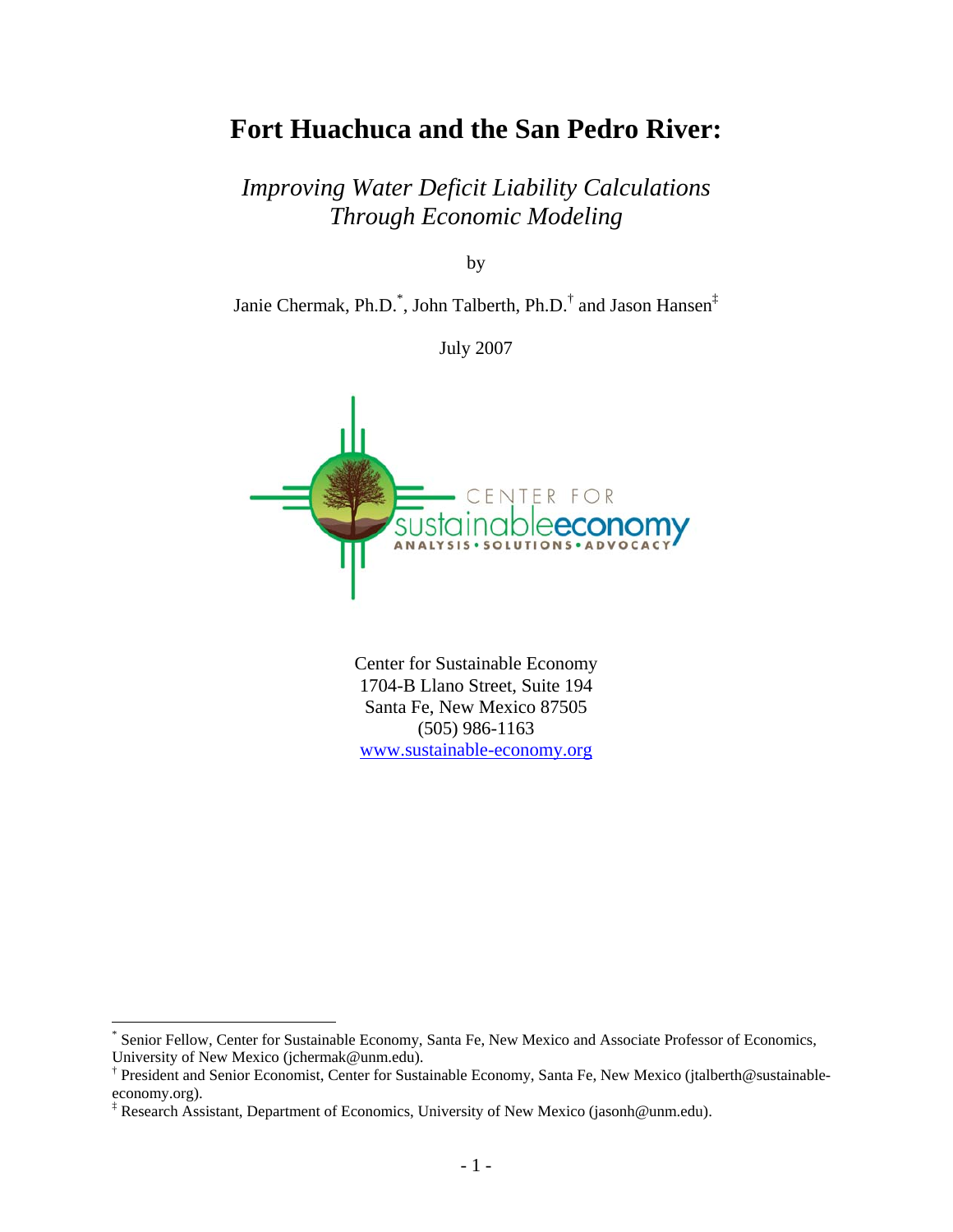#### **1.0: Background and Regulatory Framework**

The San Pedro River is one of the nation's hotspots of native biological diversity. The river enters Arizona from Sonora, Mexico and flows north to join the Gila River 100 miles north near Winkelman. Because the San Pedro maintains surface flows year round, it has developed an extensive riparian zone that provides critical habitat for over 350 species of birds, 80 mammals, two native and several introduced species of fish, and more than 40 species of amphibians and reptiles. $<sup>1</sup>$ </sup>

The San Pedro River is heavily dependent on groundwater. The regional groundwater aquifer is the key source of the river's perennial flows and the health of its riparian ecosystem. It is particularly critical during the dry times of the year. The aquifer, however, is the sole source of water for the region's population and economy. Currently, groundwater is being pumped well in excess of aquifer recharge rates, leading to a water deficit in the upper basin of between 5,144 and 7,000 acre feet (af) per year, although more recent estimates place that deficit as high as 10,800 acre feet per year.[2](#page-1-1) The groundwater deficit, in turn, has deleterious effects on the San Pedro River riparian ecosystem. Unsustainable water pumping has caused base flows to decline by 67% since the 1940s, and conservation groups fear that the San Pedro will eventually resemble the lower reaches of the Santa Cruz, Gila, Salt, and Colorado Rivers: "dry, treeless, and devoid of the diversity of life which once graced its waters and shores."<sup>3</sup>

Of particular concern are impacts on species listed as threatened or endangered under the federal Endangered Species Act. These include the Huachuca water umbel (*Lilaeopsis schaffneriana var. recurva*) and southwestern willow flycatcher (*Empidonax traillii extimus*). Groundwater depletion is recognized as one of the primary factors adversely affecting these species along the San Pedro River (USFWS, 2002).

Agriculture, urban development, the Cananea copper mine in Sonora, and Fort Huachuca are the most important direct and indirect sources of groundwater demand in the San Pedro watershed (Sprouse, 2005). Because Fort Huachuca is a federal facility its operations are subject to the National Environmental Quality Act (NEPA) and Endangered Species Act (ESA) and their implementing regulations. Importantly, both NEPA and ESA require Fort Huachuca to disclose and mitigate the effects of its activities on the groundwater deficit. Council of Environmental Quality (CEQ) regulations implementing NEPA require disclosure and mitigation of three types of environmental effects arising from Fort Huachuca's operations or actions:

- Direct effects, which are caused by agency actions or operations and which occur at the same time and place.
- Indirect effects, which are caused by agency actions or operations and that are later in time or farther removed in distance, but are still reasonably foreseeable. Indirect effects may

<span id="page-1-0"></span><sup>&</sup>lt;sup>1</sup> See <u>[www.blm.gov/az/nca/spnca/resources.htm](http://www.blm.gov/az/nca/spnca/resources.htm)</u> (accessed 5/7/07).<br><sup>2</sup> The lawer estimate (5,144) is from East Hyeologe (2002). The hist

<span id="page-1-1"></span><sup>&</sup>lt;sup>2</sup> The lower estimate (5,144) is from Fort Huachuca (2002). The higher estimate (7,000) is from CEC (1999). The 10,800 figure was reported in the Sierra Vista Herald on 5/10/07 ("USPP water deficit higher than projected") and is attributable to the U.S. Geological Survey. 3

<span id="page-1-2"></span><sup>&</sup>lt;sup>3</sup> See <http://www.biologicaldiversity.org/swcbd/programs/watersheds/spr/index.html> (accessed 5/8/07).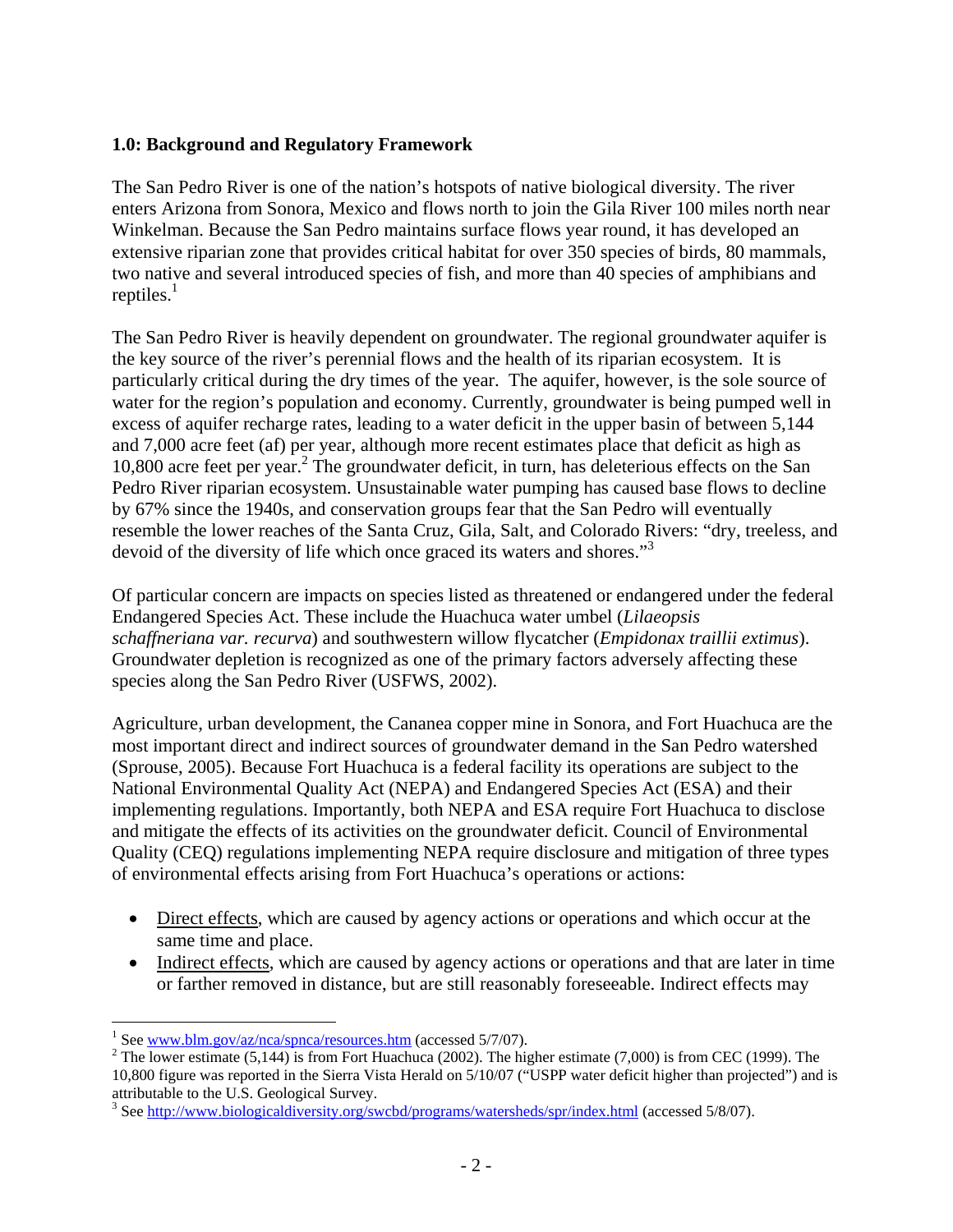include growth inducing effects and other effects related to induced changes in the pattern of land use, population density or growth rate, and related effects on air and water and other natural systems, including ecosystems. [4](#page-2-0)

• Cumulative effects, which are the impacts on the environment which result from the incremental impact of agency actions or operations when added to other past, present, and reasonably foreseeable future actions regardless of what agency (Federal or non-Federal) or person undertakes such other actions.<sup>5</sup>

With respect to groundwater, Fort Huachuca considers direct and indirect groundwater effects to be those associated with water used on-post in base operations, water used by "people who live in the Sierra Vista sub-watershed due to the presence of Fort Huachuca," and water use associated with "off-post induced economic development" that would not occur but for the presence of the Fort (Fort Huachuca, 2002; 2004).

Section 7 of the Endangered Species Act (ESA) and its implementing regulations contain similar requirements. The ESA requires formal consultation with the U.S. Fish and Wildlife Service (USFWS) for any federal actions that may affect listed species and implementation of conservation measures to significantly reduce or eliminate effects.<sup>6</sup> As set forth in ESA regulations, effects of any federal action refer to the "direct and indirect effects of an action on the species or critical habitat, together with the effects of other activities that are interrelated or interdependent with that action."<sup>7</sup> Indirect effects are those that are caused by the proposed action and are later in time, but still are reasonably certain to occur. Interrelated actions are those that are part of a larger action and depend on the larger action for their justification. Interdependent actions are those that have no independent utility apart from the action under consideration.

To mitigate direct and indirect effects of Fort Huachuca's actions and operations to fulfill obligations under both NEPA and the ESA, the Fort has pledged to eliminate its contribution to the groundwater deficit by 2011 by implementing its Army Water Resource Management Plan (AWRMP) and by adhering to Fort Huachuca Policy 119 which requires that "any organization increasing its overall personnel strength in the Fort Huachuca area must mitigate the water use associated with these additional personnel and their family members."

To determine its liability for the groundwater deficit and thereby the requisite level of mitigation, Fort Huachuca's 2002 biological assessment employed a simple model that divides the population in the Sierra Vista sub-watershed attributable to the Fort's operations and activities by the total population, multiplies that fraction by the 5,144 acre foot water deficit figure, and adds a minor amount (109 af) to account for future personnel growth (Fort Huachuca, 2002). In its 2002 biological opinion, the USFWS adopted this approach (USFWS, 2002). The results suggest

1

<span id="page-2-0"></span><sup>&</sup>lt;sup>4</sup> Court decisions construing NEPA have consistently recognized that federal agencies must evaluate the effect of their actions and operations on urban growth and development. See e.g., *City of Davis v. Coleman*, 521 F.2d 661 (9th Cir. 1995) (highway construction); *Carmel-by-the-Sea v. U.S. Dept. of Transportation*, 123 F.3d 1142 (9th Cir. 1997) (highway construction); *Morongo Band of Mission Indians* v. FAA, 161 F.3d 569 (9th Cir. 1998) (airport expansion).<br><sup>5</sup> 40 CFR § 1508.7; § 1508.8.

<span id="page-2-1"></span>

<span id="page-2-2"></span> $6$  16 U.S.C. § 1531-1544.

<span id="page-2-3"></span> $17$  50 CFR § 402.02.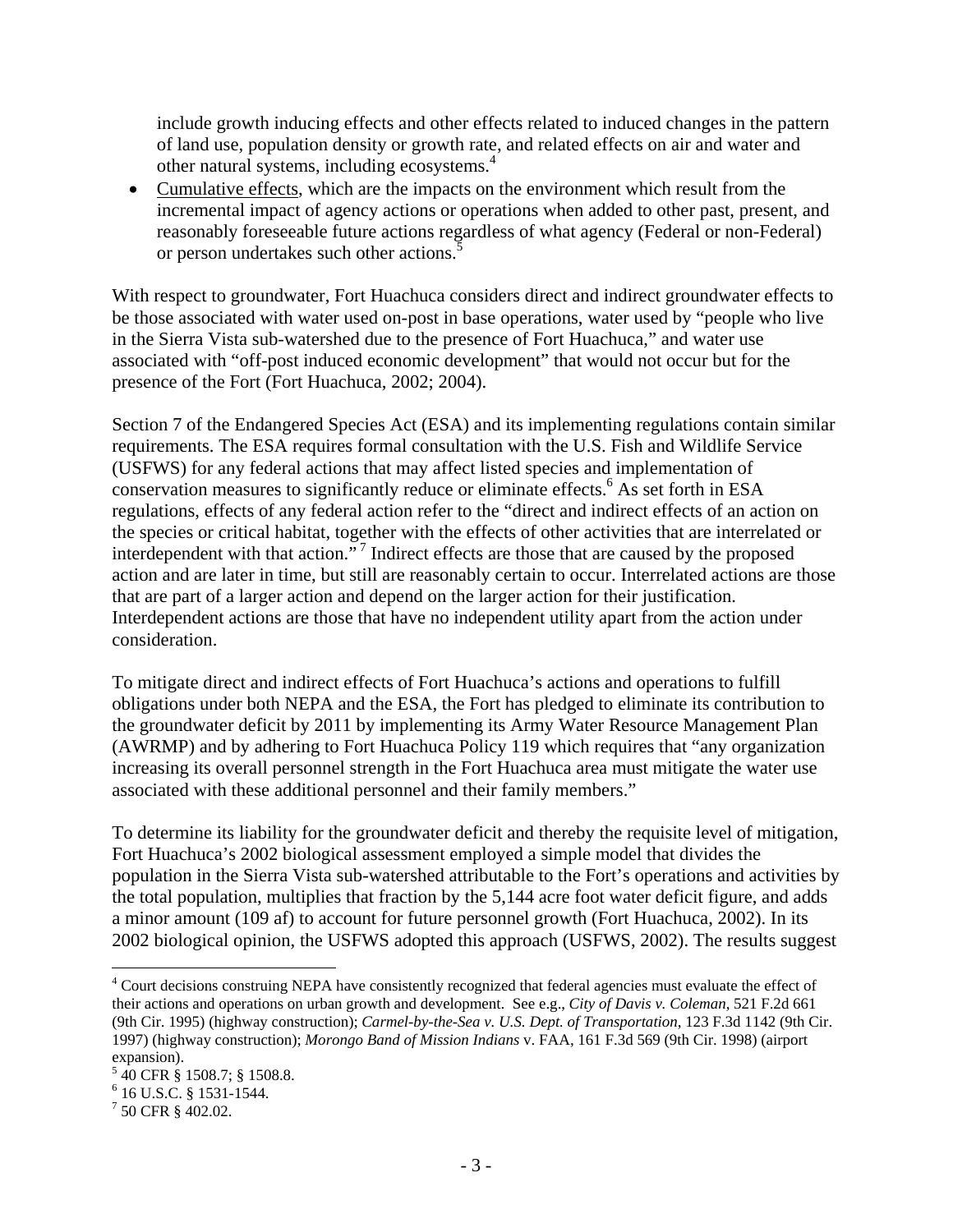that Fort Huachuca is liable for 2,784 af of the groundwater deficit, 5,725 af if the new deficit figure of 10,800 af is used. In 2006, the Center for Economic Research (CER) revisited Fort Huachuca's 2002 analysis to remedy what the Center viewed as errors in double counting and inappropriate use of economic multipliers to estimate induced population attributable to Fort Huachuca's activities. The new CER analysis will likely serve as the basis for a revised biological opinion necessitated by the Fort's decision to re-initiate consultation with USFWS to account for "increased missions for intelligence training stemming from the Iraq war and the war onterrorism."<sup>8</sup> If the CER numbers are adopted, it would imply a liability of only 1,379 af, a reduction from the USFWS estimate of over 50% if the 2002 deficit figure is used. If the new deficit figure of 10,800 af is used, the implied liability would be 2,744 af.

As we discuss below, the population based models used by Fort Huachuca, USFWS, and CER are problematic, and likely to significantly underestimate Fort Huachuca's liability. This is because the models fail to tally all water use associated with indirect, induced, interrelated, and interdependent economic activity throughout the Sierra Vista sub-watershed on both sides of the border that would not occur but for the presence of the Fort and its annual expenditures on salaries, goods and services, and the recycling of these funds through the local economy. While the original 2002 analysis by Fort Huachuca attempted to address these induced effects – albeit in a roundabout way – the CER analysis entirely neglects this important factor in regional water demand.

An alternative approach is to replace or supplement Fort Huachuca's population-based methods by utilizing tools of regional economic analysis, water intensity studies, and econometrics to capture all of the direct, indirect, induced, interrelated, and interdependent effects of Fort Huachuca's expenditures on the groundwater deficit as required by both the ESA and NEPA. The purpose of this report is to first critique the population based method adopted by Fort Huachuca, USFWS, and CER and then suggest three alternative economic approaches for estimating the Fort's water use and associated groundwater deficit liability.

The remainder of the report is organized in three Sections. In Section 2, we present the original Fort Huachuca analysis and CER's modification, identify shortcomings with these population based models and discuss the advantages of economic-based approaches in meeting Fort Huachuca's legal obligations under NEPA, the ESA, and Policy 119. In Section 3 we present three alternative economic based models and discuss the implications for Fort Huachuca's liability. Conclusions are presented in Section 4.

#### **2.0 Population and Economic Based Approaches for Modeling Water Deficit Liability**

The original biological opinion prepared by the U.S. Fish and Wildlife Service in 2002 and the new approach proposed by CER in 2006 both rely on what can be described as a "population based" approach for modeling Fort Huachuca's water deficit liability. In this section, we review the basic steps in this approach, identify shortcomings, and discuss an alternative framework based on economic modeling.

<span id="page-3-0"></span><sup>&</sup>lt;sup>8</sup> From Tucson Citizen, Thursday, March 2<sup>nd</sup>, 2006 "Fort wants review of impact on endangered species," The Associated Press.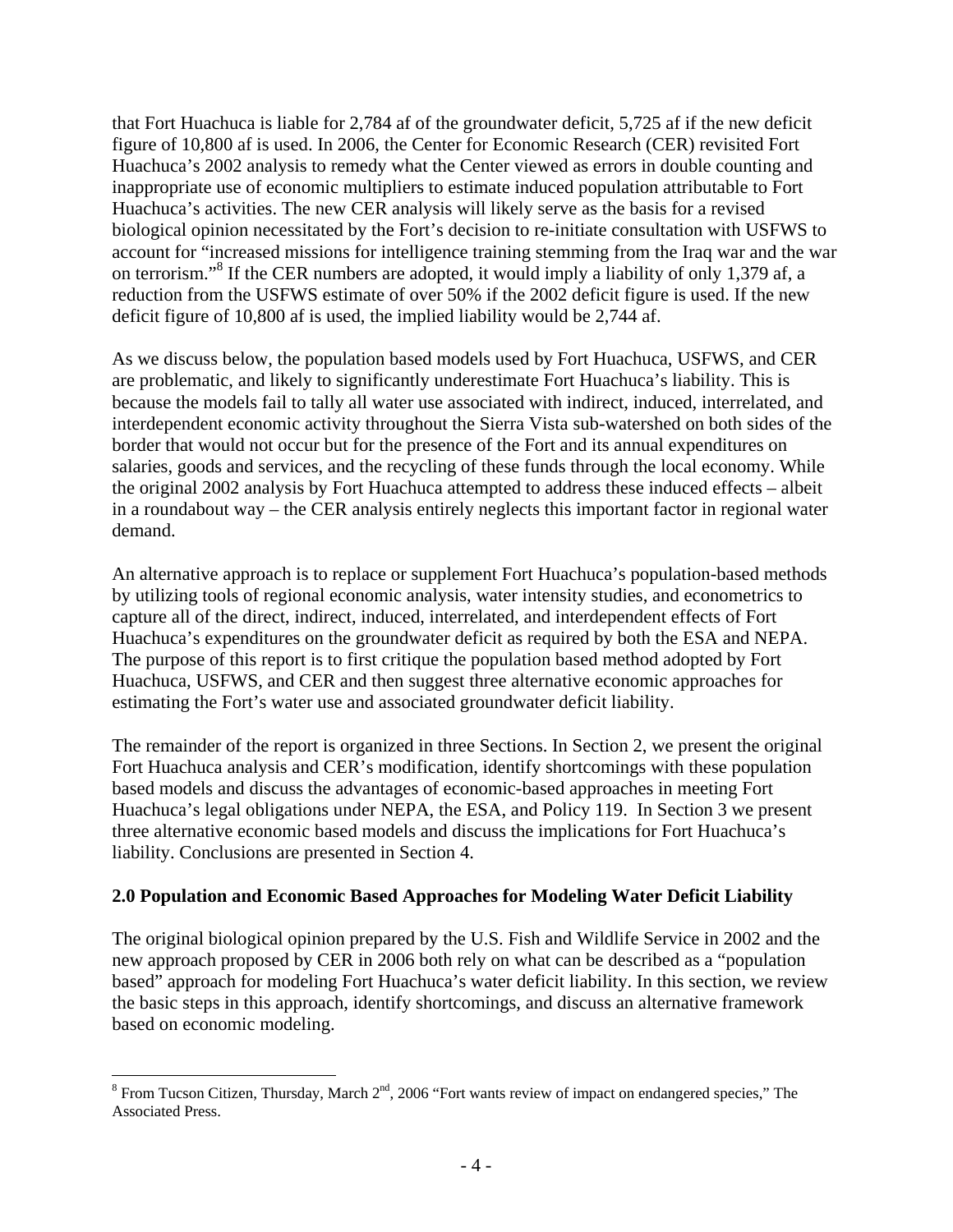#### 2.1 *Population model prepared for the 2002 biological opinion*

The 2002 USFWS biological opinion found Fort Huachuca's liability for the water deficit in the Sierra Vista subwatershed to be 54.12% or 2,784 af, 5,725 af if the new deficit figure of 10,800 af is used. This estimate was generated by multiplying the fraction of population in the Sierra Vista subwatershed attributable to Fort Huachuca by the annual water deficit and then adding an amount to reflect water use attributable to future personnel growth. In particular, the 2,784 af was calculated as such:

$$
[1] \qquad FH_{l} = [(\frac{FH_{pop}}{SV_{pop}}) \times (R_{t} - W_{t})] + [(\frac{FH_{grw}}{SV_{pop}}) \times (R_{t} - W_{t})]
$$

In equation [1]  $FH_l$  is Fort Huachuca's water deficit liability (2,784 af),  $FH_{pop}$  is the population attributable to Fort Huachuca in the Sierra Vista subwatershed  $(34,993)$ ,  $SV_{pop}$  is the total population in the Sierra Vista subwatershed (64,655),  $R_t$  is annual aquifer recharge (9,209 af),  $W_t$ is annual aquifer withdrawals (19,072), and *FH<sub>grw</sub>* is projected personnel growth (1,369). Numbers in parentheses are the figures used in the 2002 biological opinion. The calculation of *FHpop*, in turn, is the sum of (a) assigned personnel on and off post, civilian and government contractors, retirees, survivors and family members (26,531) and; (b) "an interrelated and interdependent population of induced employees and family members"  $(7,093)$  $(7,093)$  $(7,093)$ . The population of "a" was corrected for double counting<sup>10</sup> and for those non living in the Sierra Vista subwatershed (3%). The population of "b" was determined as such:

$$
[2] \qquad IIP = [[(EN \times MIL \times .968) + (CC \times CIV \times .968)] \times (1 - FAM)] \times PEO
$$

In equation [2] *IIP* (7,093)) is the interrelated and interdependent population, *EN* is enlisted personnel (4,199), *MIL* is the assumed employment multiplier for enlisted military personnel (.332288), *CC* is the number of contractors and government civilians supported by Fort Huachuca (5,879), *CIV* is the assumed multiplier for contractors and civilians (.383932), *FAM* is the assumed proportion of family members holding induced jobs (.2675), and *PEO* is the ratio of jobs to population in the Sierra Vista subwatershed (2.74). The constant (.968) is a discount factor to account for those not living in the Sierra Vista subwatershed.

#### 2.2 *Population model used by Center for Economic Research*

In December of 2006 the Center for Economic Research (CER) at Cochise College reanalyzed the population attributable to Fort Huachuca ( $FH_{pop}$  from equation [1]) by applying an alternative method to remedy some of the alleged shortcomings from the 2002 analysis. CER estimates *FH<sub>pop</sub>* to be 18,543 rather than 33,345. Primary changes to the calculation approach were (a) elimination of interrelated and interdependent population of induced employees and family

 $\overline{a}$ 

<span id="page-4-0"></span><sup>&</sup>lt;sup>9</sup> See USFWS (2002) including Appendices I and J for more detail.

<span id="page-4-1"></span> $10$  The issue of double-counting population attributable to Fort Huachuca is a major issue that arises from the nature of how the Fort's annual economic impact statements (AEIS) are prepared. According to USFWS (2002), AEIS statements draw from several independent databases that classify personnel in different ways. Since these categories often overlap, a procedure to address double counting is necessary.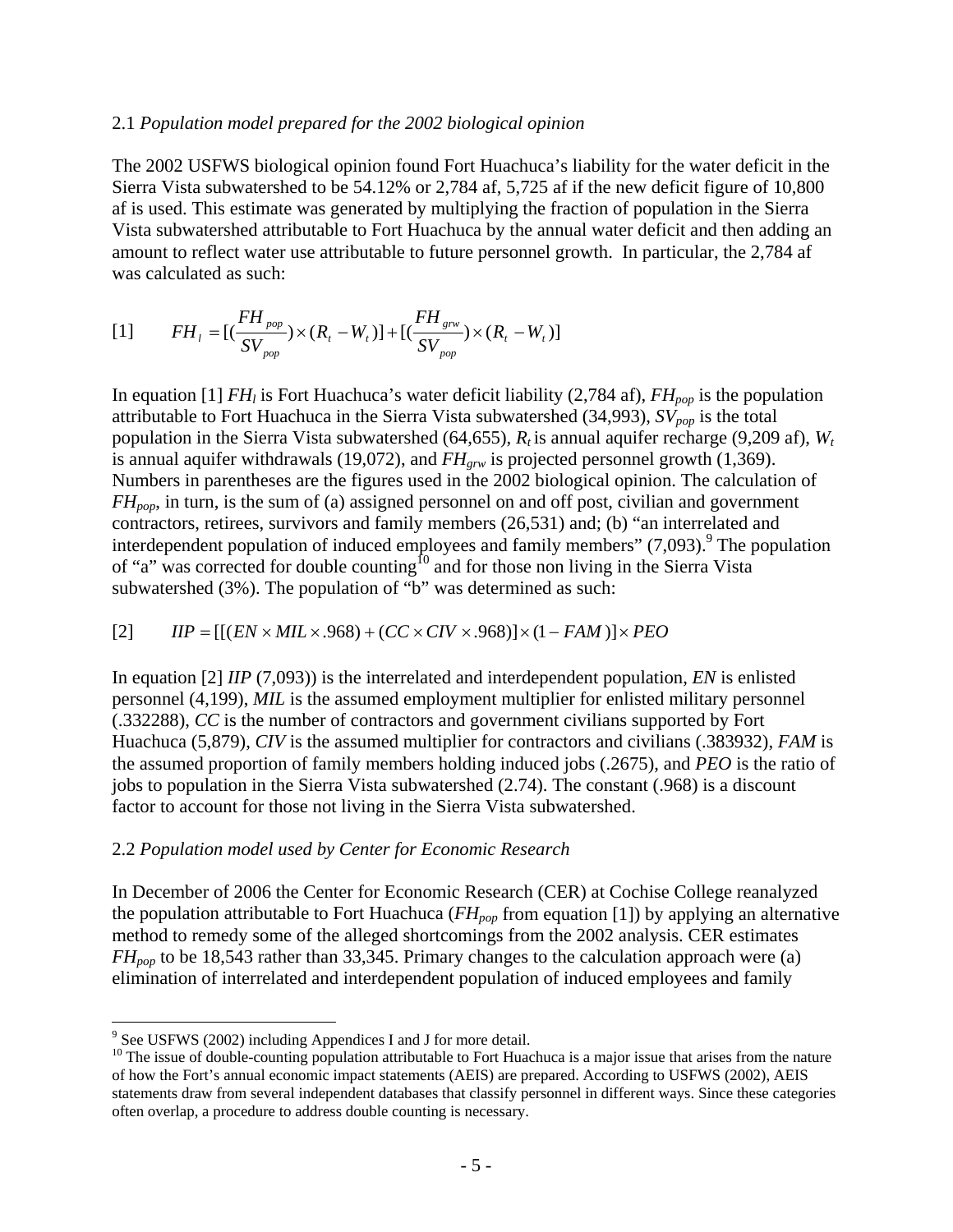members  $(IIP)$  as a population category and (b) a new approach to correct for double-counting.<sup>[11](#page-5-0)</sup> CER offers several reasons for eliminating *IIP*, however, the overarching justification is that "the use of economic multipliers in an attempt to forecast population growth is inappropriate" (Carreira, 2006 at 11). The new CER methodology also arrives at a new estimate of 75,140 for the total population on the U.S. side of the Sierra Vista subwatershed  $(SV_{pop}$  from equation [1]) by correcting from some alleged distortions in Arizona Department of Economic Security data. As a result, and by substituting these figures into equation [1], the CER study implies that Fort Huachuca is liable for no more than 26.8% or 1,378 af of the groundwater deficit, 2,744 af if the 10,800 af deficit figure is adopted.

### 2.3 *Shortcomings of the population-based approach*

Both the USFWS and CER approaches are atypical for modeling water demand and are likely to understate groundwater pumping and associated groundwater deficit attributable to Fort Huachuca's operations and overall presence in the Sierra Vista subwatershed or otherwise present an inaccurate assessment. There are several reasons why this is the case:

#### 2.3.1 Failure to adequately capture water use associated with off-post economic development.

First, neither approach adequately tallies groundwater pumping and associated deficit liability associated with "off-post induced economic development" that would not occur but for the presence of the Fort – a factor acknowledged by Fort Huachuca as key to fulfilling its obligations under NEPA and the ESA with respect to indirect, induced, interrelated, and interdependent effects of its operations.<sup>12</sup> Off post induced economic development is best modeled by carefully tracking the economic effect, associated with the flow of funds from Fort Huachuca through the local economy and considering water use at each stage. Off-post induced economic development is also triggered by the mere presence of the Fort, independent of any actual expenditure. There are many economic development pathways and associated water use links to consider.

One pathway is the money Fort Huachuca spends on salaries for assigned military personnel and both civilian and military contractors. In 2005, the Fort estimated this amount to be \$491 million, supporting 13,379 jobs (Fort Huachuca, 2006). On-duty, such personnel engage in various water using activities both on and off base. Off duty, such personnel use water in managing their households (cooking, cleaning, watering gardens, etc.) but also induce water use in the local economy by spending money on goods and services from local businesses that use water as a factor of production needed to provide such goods and services. So, for example, when off base military personnel play golf, buy food, landscape their homes, wash their cars, or eat out they induce water use at golf courses, supermarkets, nurseries, carwashes, and restaurants. These businesses, in turn, purchase at least some of their goods and services locally, inducing further use of water by suppliers.

Another pathway is direct procurement of goods and services by Fort Huachuca, estimated by the most recent (2005) Annual Economic Report to be of \$339.4 million in Sierra Vista alone. Again, businesses that provide the Fort with laundry, hospitality, or maintenance services or

1

<span id="page-5-0"></span><sup>&</sup>lt;sup>11</sup> Appendix C to Carreira (2006) provides the detailed methodology.<br><sup>12</sup> See USFWS (2002) at 111 – 112.

<span id="page-5-1"></span>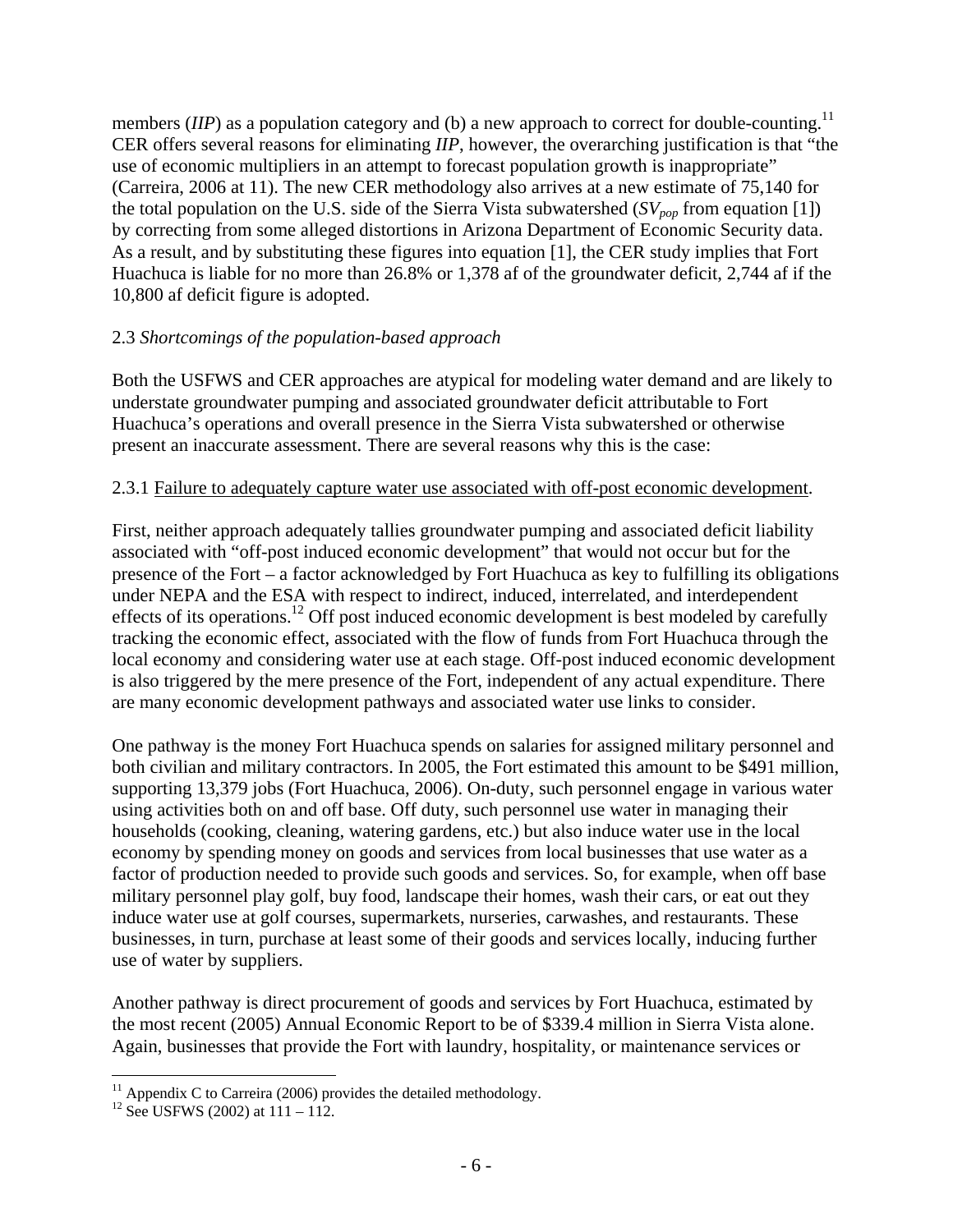food, medicines, equipment, technology, or other goods all use water themselves as a factor of production and also induce further water use by purchasing at least some of their goods and services locally. Another pathway is water use by households that benefit from all this economic activity. Households that subsist wholly or in part on economic activity generated by Fort Huachuca both on and off base use water themselves but also recycle a portion of their earnings through the local economy and thus contribute to additional water use by area businesses.

Yet another pathway is associated with the economic activity generated by the Fort just because of its presence. An example is economic activity generated by visits by out of area family members, by those on business with the Fort, or by those touring the Fort's museums or historical sites. Expenditures on hotels, motels, hospitality and recreational services, restaurants, gift shops, and fuel by these visitors generate additional water demands in the Sierra Vista subwatershed. Another example is the retiree population located in Sierra Vista due to the presence of Fort Huachuca. A 2002 study found that roughly 25% of military retirees in the state would move if military bases in Arizona closed, so CER attributes 25% of the retiree population in the Sierra Vista subwatershed to the presence of Fort Huachuca (Maguire, 2002). Regardless of the exact number, retiree households, as any other household in the area, use water themselves but also induce water use in the local economy through their purchases of goods and services.

Regional economic models used by government agencies including the Department of Army generally group economic effects arising from various economic development pathways into three main categories<sup>13</sup>:

- Direct effects, which represent the immediate changes in employment or income resulting from an increase or decrease in final demand for a good or service or menu of goods and services. A relevant example is additional employees hired at laundering facilities needed to cope with an increase in base personnel.
- Indirect effects, which represent the changes in employment or income caused by the iteration of industries purchasing from industries resulting from direct final demand changes. A relevant example is food stores having to purchase more local produce from area suppliers to respond to an increase in food demand caused by an increase in base personnel and civilian contractors.
- Induced effects, which represent the changes in employment or income in all local industries caused by the expenditures of new household income generated by the direct and indirect effects of direct final demand changes. A relevant example is a local mechanic taking a raise due to an increase in business not only from the base but from companies that do business with the base and then purchasing more consumer goods and services

A reasonably accurate model of water use and water deficit liability for Fort Huachuca would take into account water use associated with all direct, indirect, and induced economic effects caused by Fort Huachuca's expenditures or mere presence in the area. The population based approaches used by USFWS and CER fail to do this. At best, these approaches merely address water use associated with a portion of Fort Huachuca's direct economic effects because they are based on a simple head count of population attributable to Fort Huachuca including employees

<span id="page-6-0"></span> $\overline{a}$  $13$  The definitions of direct, indirect, and induced effects are taken from MIG (2004).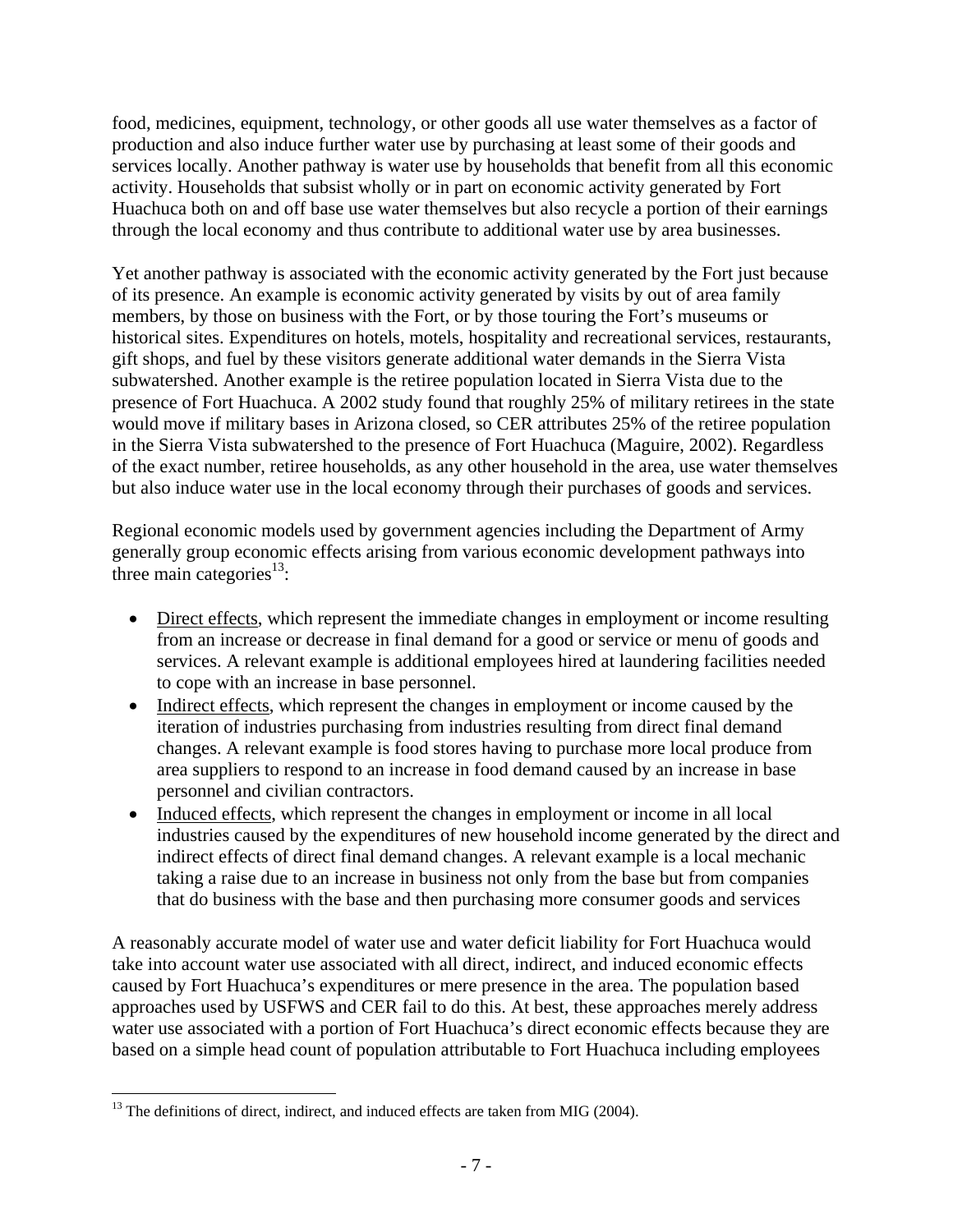and their families. However, the USFWS (2002) analysis at least attempted to be more comprehensive by supplementing the simple head count with an estimate of an interrelated and interdependent population of induced employees and their families (*IIP*), albeit in a roundabout and incomplete way that did not take fully take into account expenditures of those employees or procurement of goods and services by the Fort in the local economy. This can be seen by revisiting the formula for calculating *IIR* from equation [2] – *IIR* is simply a multiple of assigned personnel and contractors working directly with the Fort, it is not based on a analysis of Fort expenditures independent of that population (i.e. the \$339.4 million spent in 2005). The CER analysis excluded consideration of indirect or induced effects at all and, thus, is facially inadequate as a basis for estimating water use and associated groundwater deficit liability associated with off-post induced economic development.

### 2.3.2 Exclusion of possible spillover effects on the Mexican side of the subwatershed.

The San Pedro River originates near the mining town of Cananea in Mexico and flows north roughly 25 miles to the border. The upper watershed encompasses an area of approximately 7,600 square kilometers – 5,800 in Arizona and 1,800 in Sonora, Mexico (Kepner et al., 2004). In the Mexican portion of the basin, population growth, mining and agriculture have been identified as factors contributing to the groundwater deficit and or surface flows though the magnitude of impact is uncertain. Significant groundwater pumping supports the copper mine at Cananea. Groundwater pumping also supports agriculture and domestic uses. According to the USFWS:

Groundwater pumping and land use upstream of the (San Pedro National Conservation Area) in Mexico affect flows as well. The best information available indicates that about 3,200 acres of farmland are irrigated in the Mexican portion of the San Pedro River basin (Watts et al. 1998). An estimated 9,600 AF of water is used per year to irrigate these crop lands. If this pumping were eliminated, median flows at Palominas would increase roughly by five cfs (3,500 AF per year [San Pedro Expert Study Team 1999]). An increase of 3,500 AF would represent about an eighteen percent increase in annual groundwater supplies in the Sierra Vista subwatershed. An estimated 2,300 AF per year is pumped for domestic uses in Cananea, Naco, and other smaller settlements.<sup>14</sup>

Ever since NAFTA, the economies of southern Arizona and Sonora have become more and more integrated (Koch, 2006). Minerals (including ore concentrate from the copper mine at Cananea), livestock, produce, maquilador goods, automobiles are among goods that flow from Sonora to Arizona (Id.). Because Fort Huachuca is the primary driver of economic activity on the Arizona side, it is reasonable to expect that Fort Huachuca's economic impact on the Sierra Vista subwatershed extends across the border generating at least some of the demand for these imports and the water needed to produce them as well as some of the income needed to support households and their water consumption.

There is also the issue of migrant workers, who may repatriate funds earned in southern Arizona to Sonora to support households on the Mexican side of the border, including households located in the upper San Pedro watershed. Given the large contribution of Fort Huachuca to the Cochise

<span id="page-7-0"></span> $\overline{a}$ 14 USFWS (2002) at 84.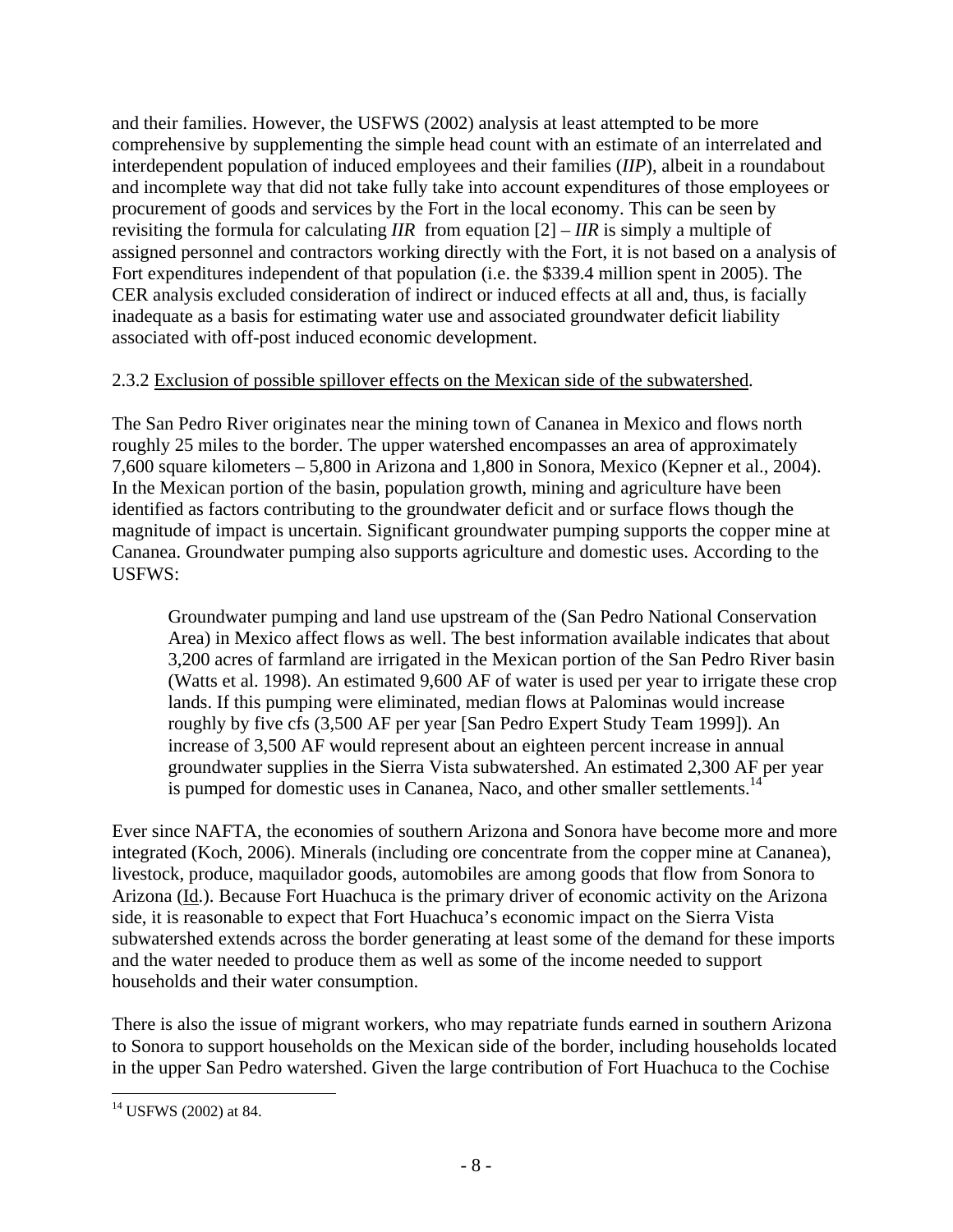County economy, significant support industries can be expected to employ migrant workers from the nearby pool of labor just across the border. Indeed, the City of Naco has approximately 5,300 residents; however, this population can grow to 7,000 counting transient workers waiting to cross into the United States (Browning-Aiken, 2003).

Both the USFWS and CER models fail to acknowledge any liability for groundwater pumping that may occur in Mexico as a result of this cross border economic activity generated by Fort Huachuca. While cross border links in economic activity and the relationship between that activity and groundwater pumping in Mexico has yet to be studied, there are many potential pathways and it is erroneous to assume that the effect on the San Pedro watershed's groundwater deficit is zero.

### 2.3.3 Invariance with respect to Fort Huachuca's expenditures

The USFWS and CER models fail to capture changes in water use and associated groundwater deficit liability as Fort Huachuca's local expenditures change. As set forth above, the core of the population based approaches used by USFWS and CER is the Fort's direct workforce, which includes assigned personnel, military students, and civilian and contractor employees. The correlation between changes in this population and changes in Fort expenditures is weak. Between 2002 and 2005, the direct workforce increased from 12,022 to 13,379, an increase of 11.3%. During this same period, however, direct expenditures in Cochise County increased from \$569.7 million to \$830.6 million, an increase of 45.8%.

This increase in expenditures can be expected to result in a similar increase in induced economic activity in the Sierra Vista subwatershed, which, in turn, may result in a similar increase in water demand. Thus, by limiting the Fort's liability for the groundwater deficit to a multiple of the direct workforce alone, the USFWS and CER population based models fail to capture changes in that liability that may result from changes in the Fort's expenditures and overall influence on the economy in the Sierra Vista subwatershed.

# 2.3.4 Exclusion of relevant population subgroups

Both the USFWS and CER analyses exclude water-using subgroups. Both analyses exclude 3.2% of the population attributable to Fort Huachuca because they are assumed to live outside the Sierra Vista subwatershed. However, while on-post or visiting Sierra Vista on business or for pleasure they still use water, so it is unclear why this subgroup was entirely excluded. Both the USFWS and CER analyses also exclude visitors. A significant component of visits to Sierra Vista and other parts of the subwatershed may indeed be due to the presence of Fort Huachuca. Clearly, those on business with the Fort or in town visiting friends and family ought to be counted. So should those who visit Sierra Vista and other parts of the watershed to view the Fort's tourist and natural attractions. A 2006 CER report found that "[t]he museums on the post draw approximately 80,000 visitors annually," so the visitors subgroup is clearly significant (CER, 2007 at 48).

Also significant are migrant workers who work in sectors that benefit from expenditures of Fort Huachuca and its attributable population. As previously discussed, it is reasonable to expect that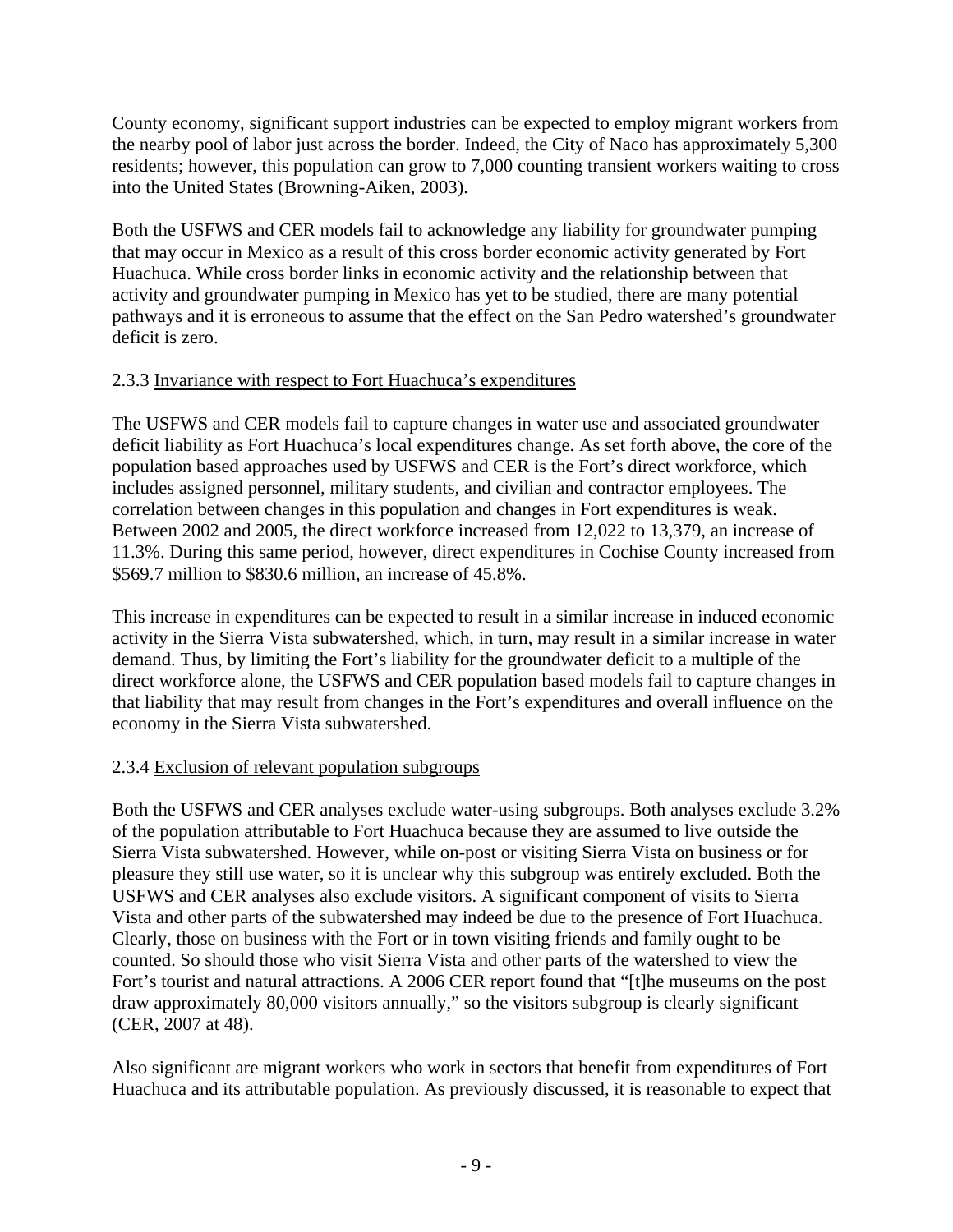migrant workers make up a significant component of the workforce in Sierra Vista and Cochise County. Indeed, the Cochise County Sheriff reports that 37 percent of his operating budget is allocated for issues related to migrant workers and illegal aliens. Miller (2002) reports that between 500,000 and 1.5 million illegal migrants may enter Cochise County annually. But because migrant workers are undocumented, they are not counted.

As discussed previously, the CER analysis entirely excludes interrelated and interdependent population of induced employees and family members. The USFWS at least attempted to include this population, but, as discussed above, likely underestimated its extent. The CER analysis also excludes 75% of military retirees on the assumption that just 25% of this population is attributable to the presence of Fort Huachuca. The USFWS study retained this group in its entirety. Since military retirees are beneficiaries of a federal program and since the intent of mitigation under both NEPA and the ESA is to mitigate the effects of all federal actions (and not just one particular agency or program) it seems prudent to retain the entire military retiree population rather than exclude 75%.

### 2.3.5 Unsubstantiated or arbitrary assumptions

The population based approaches used by USFWS and CER rely on a number of unsubstantiated or arbitrary assumptions that are critical to the overall conclusions of the report and results of the analyses. Below, we focus on six.

# **Assumption 1:** *Population growth necessary to account for groundwater deficit*

CER maintains that "an increase in the groundwater deficit, if it were solely the result of residential and commercial development, would necessitate an increase in the population of the Sierra Vista sub-watershed between 18,167 and 38,533 people between 2002 and 2005" (Carreira, 2006 at 3). This estimate is based on the change in the groundwater deficit between 2002 and 2005 and the USGS estimate of an average per capita usage of 160 gallons of water per day. However, while the deficit accrued over a three-year period, CER finds the resultant population based on a *single* year. This grossly over-estimates the required population that would be necessary for to account for the increase in the deficit.

CER relied on the Center for Biological Diversity and the Maricopa Audubon Society's report indicating that the 2002 groundwater deficit of 5,144 acre-feet has risen to between 8,400 and 12,050 af in 2005. Thus, in the three-year period (2002 – 2005) the deficit has increased between 3,256 to 6,906 af. Converting af to gallons (where 1 acre foot = 325,851 gallons) yields an increase in the deficit of between 1.061 billion and 2.250 billion gallons (consistent with CER). This deficit accrued over a three-year period, or 1095 days. Thus, the *average* daily deficit is between 968,923 gallons and 2.1 million gallons. Assuming a per capita per day use of 160 gallons, this equates to a required change in the population of between 6,506 and 12,844. Thus, CER overstates the required increase by 12, 112 to 25,689 people. The population change provided by CER is consistent with a per capita use of 53 gallons per person per day, not 160.

Furthermore, the USGS number of 160 gallons per person per day is based on all usage except *mining* and *irrigation*. However, economic activity associated with Fort Huachuca can be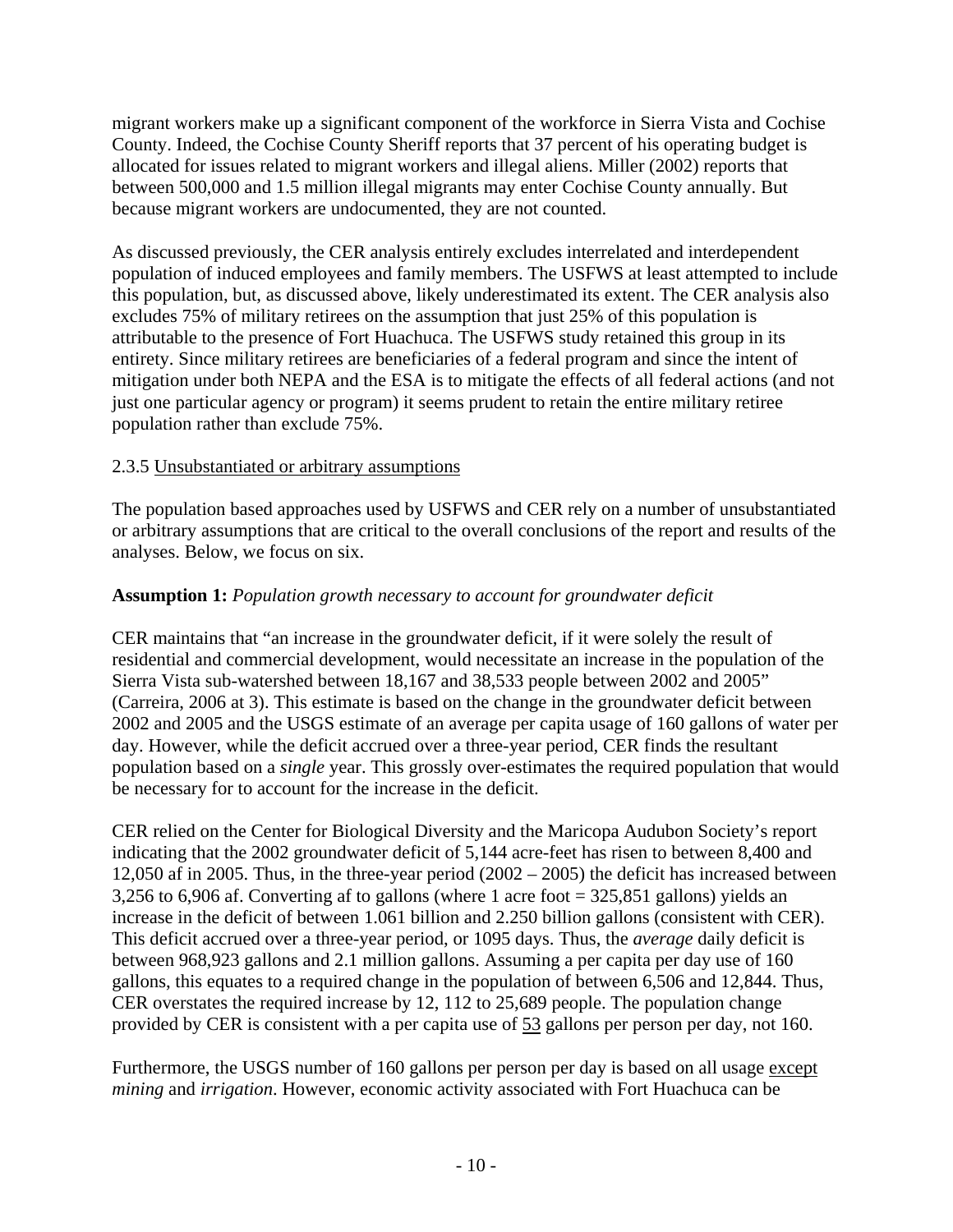expected to generate demand in each of these sectors. Without taking the deficits accrued to these two activities, the estimated increase in population is biased and over-estimates the required increase.

#### **Assumption 2:** *Water use intensity is constant across all population groups*

The USFWS and CER models contain an implicit assumption that the water use profile of the population attributable to Fort Huachuca is no different than that of the general population in the Sierra Vista subwatershed. This is because the first term in equation [1] assigns equal per capita liability for the water deficit to both groups. However, both people and businesses have very different water use habits and needs. Failure to acknowledge these differences may significantly distort the results of the USFWS and CER analyses.

# **Assumption 3:** *Validity of DES population data*

The CER report provides a lengthy discussion about the validity of the data produced by the Arizona Department of Economic Security (DES) and questions the methodology of the DES. The CER report suggests the U.S. Census data has greater accuracy and should be used. However, the CER estimations rely heavily in the DES data for period analysis not covered by the Census. There is no discussion or caveat as to the impact of using the DES data has on the CER estimates.

### **Assumption 4:** *All same-sized Arizona communities are identical*

The CER provides a comparison of population trends for Arizona communities of comparable size to Sierra Vista. The communities include Avondale, Lake Havasu City, Prescott, and Bullhead City. While the cities may compare in size, geographically they are diverse and so the comparison in growth may be erroneous. For example, Avondale has seen an increase of 84% in population. Avondale is a suburb of the greater Phoenix Metro area consequently it can be expected to see growth relative to economic conditions in the Phoenix area, not necessarily Avondale itself. Sierra Vista is not a suburb of a large metropolitan area and growth will be determined by the local conditions, not "Phoenix-like" conditions. Lake Havasu City is a recreation destination on the shores of Lake Havasu. The recreational opportunities in Sierra Vista, a city in the middle of the desert, may not be comparable to Lake Havasu City, thus the comparison is problematic.

The assumption made is that since most Arizona communities are growing, the growth in Sierra Vista cannot be attributed to the Fort. By parallel argument, we would assume that the proximity of Avondale to Phoenix is not responsible for growth in Avondale. If local factors do not have some impact on population growth, then what is the driving force? This assumption is made, but there is no support provided this argument.

A complete comparison to Sierra Vista would include statistically controlling for forces suspected of causing population changes (job growth, urban development, etc.). An effort clearly not attempted in the CER study. Fort Huachuca is suspected of causing a significant portion of Sierra Vista's population change. For a complete analysis of the change, Sierra Vista would need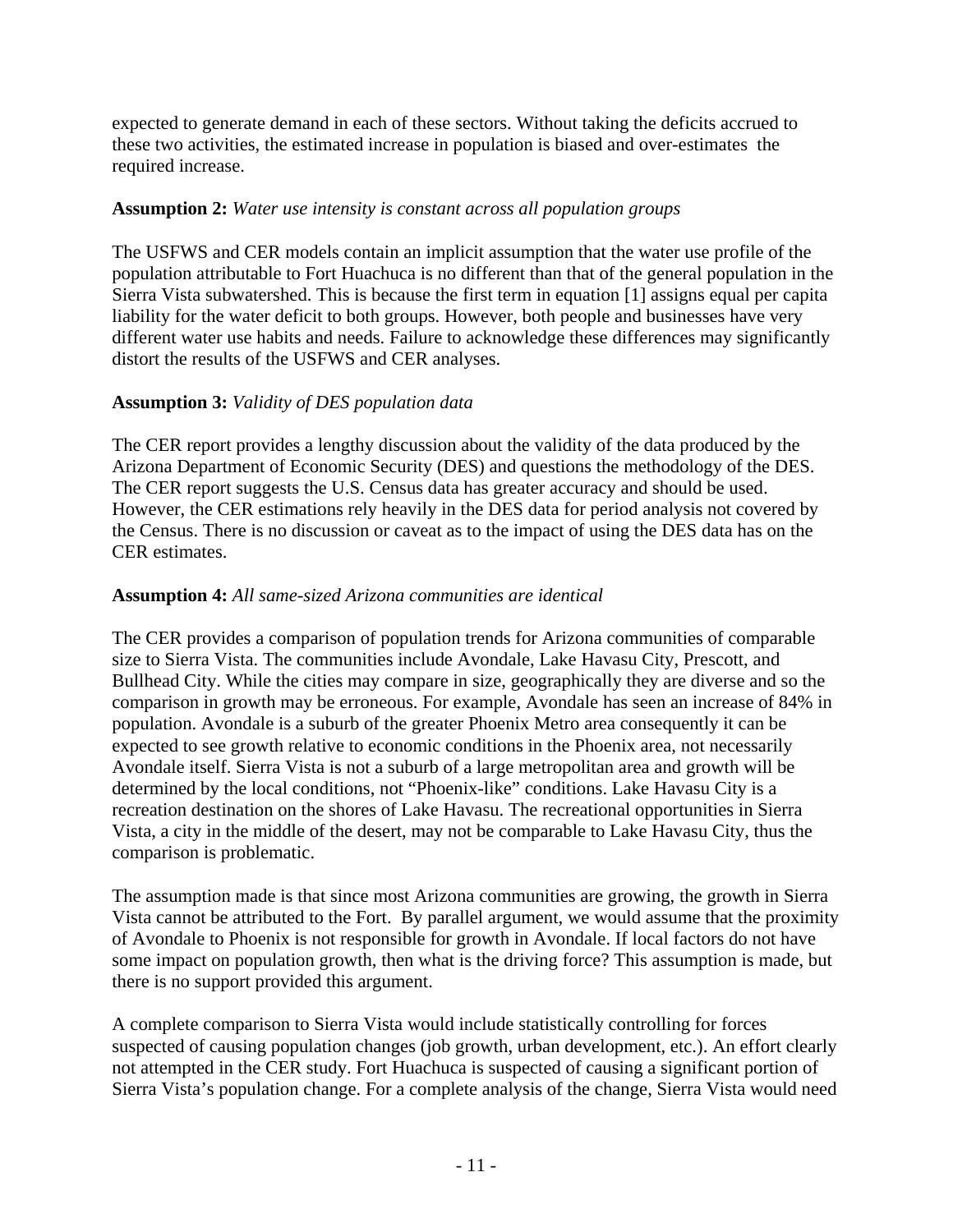to be evaluated in two states of the world; a state with and with out Fort Huachuca's existence. This is not undertaken nor even attempted in the CER report.

### **Assumption 5:** *All new jobs are filled locally*

CER assumes that an increase in jobs automatically correlates to a reduction in unemployment. Assuming this is to assume that the new jobs created are filled by the existing population and that there exist people in the unemployment pool who are qualified to fill the newly created jobs. This is an oversimplification. Moreover, CER assumes that if new jobs are created then family members of active military fill the newly created jobs. This assumption fits with the CER method of "population accounting" but is unfounded in economic literature.

For example, Acemoglu (1999) has found that for an increase in jobs to reduce unemployment, the skill set of workers is important. Particularly, they find that if a firm creates new jobs and the productivity gap between skilled and unskilled is small then an increase in jobs may reduce unemployment. This result occurs if the economy is in a pooling equilibrium. However, if the gap between skilled worker demand and unskilled worker supply is significant the economy switches to a separating equilibrium wherein wages and employment for the skilled rise while at the same time unemployment among the unskilled rise. CER's assumption of an increase in jobs correlating to reduced unemployment clearly negates the effect of worker skill on the interaction, an unfounded oversimplification.

A second comment must be made concerning the argument about unemployment. Assume for a moment that the argument of jobs being filled locally is true. Couple this with the statement that Sierra Vista had the lowest unemployment rate in Cochise County with an unemployment rate of 4.1%. Given a natural rate of unemployment of between 3 and 4%, this leaves a job pool of between 0.1 and 1.1 percent of the workforce. With this small of an employment pool, any economic activity that results in new jobs will be filled from external sources. The CER argument is circular and cannot hold.

#### **Assumption 6:** *Economic multipliers are not appropriate to estimate population growth*

The CER report states:

In summary, it is the opinion of the CER that the use of economic multipliers in an attempt to forecast population growth is inappropriate. Accounting for threats to the validity of this approach, which was used in the 2002 biological opinion, mitigates estimates of increased population. This indicates the increased population resulting from the economic activity of Fort Huachuca, beyond the military, government, and nongovernmental employees and their family members already accounted for, is negligible. The CER offers an alternative approach to estimating the share of the population of the U.S. side of the Sierra Vista sub-watershed (Carreira, 2006 at 11).

The implied assumption is that the simple population accounting method is appropriate and superior to an economic based approach. There are two main problems with this assumption. First, dating back to the 1950s researchers have used multipliers based on sectoral interaction to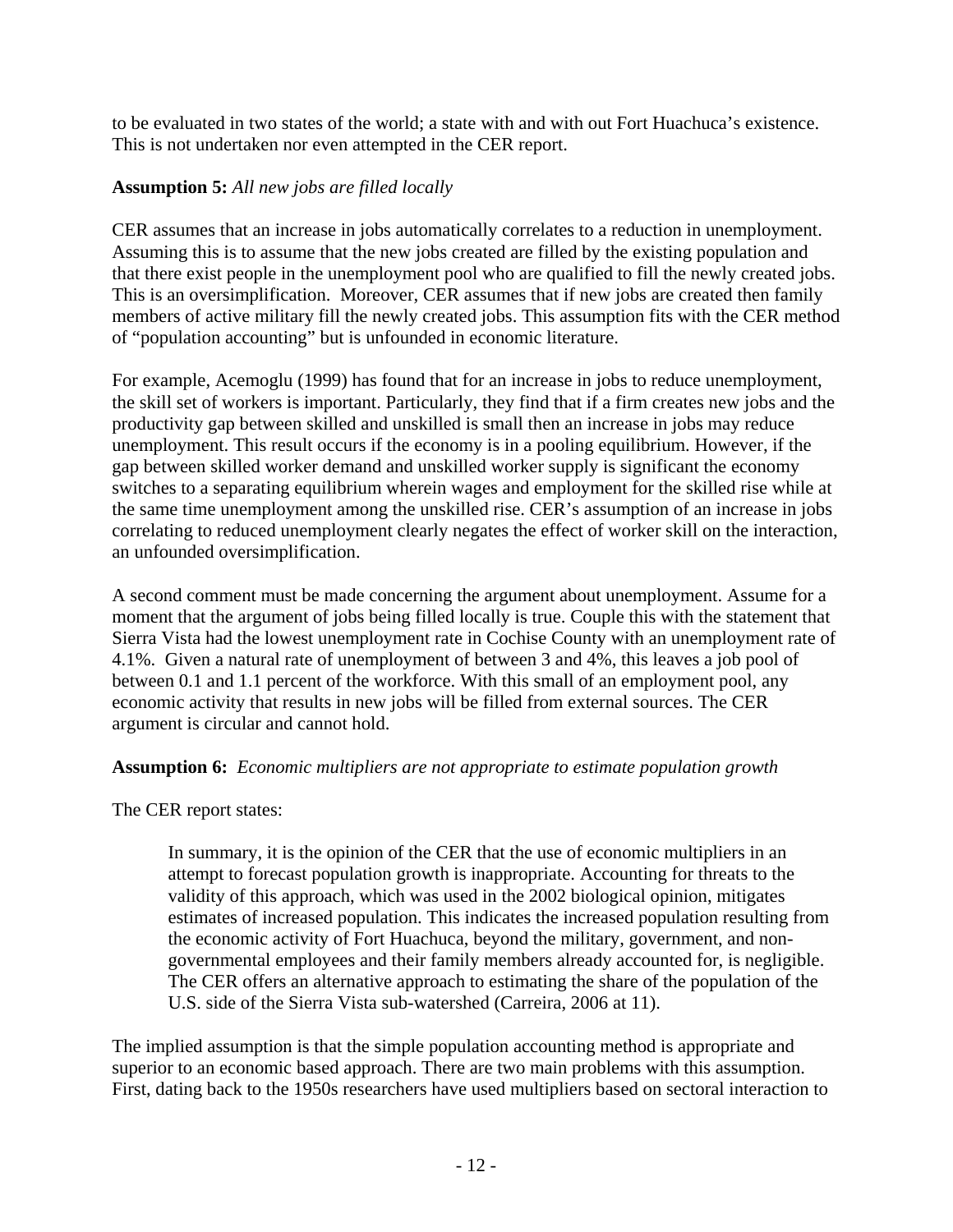determine impacts to the structure of the economy given a change in one of the sectors (Sonis et al., 2000). Rasmussen (1956) and Hirschman (1958) developed a framework wherein the economic landscape could be analyzed in light of the synergetic interdependencies that exist between economic activities. From that time a more formalized approach was adopted by Leontief (1966) and later in Leontief (1970). In his 1970 work, Leontief evaluated the effects of pollution on society through the interdependences of sectors in the economy.

In the past three and a half decades urban and regional analysis has come to depend heavily on the use of sectoral interdependencies to evaluate the economic landscape. Technical innovation via computer programming have allowed for complicated models of general equilibrium analysis to evaluate sector connectedness. Software, e.g. IMPLAN PRO, allows researchers to model a shock then its ripple through the economy. Given a shock to one sector of the economy, primary impacts are captured. The entire effect of the shock, however, is not realized in simply the direct impact. Secondary and tertiary impacts are part of the economic shock. Sectoral analysis, particularly input – output analysis, allows for the entire magnitude of the shock to be measured. For CER to criticize the use of multipliers to estimate population changes regionally is to negate the standard economic method used in urban and regional planning analysis.

Secondly, and as previously discussed, the CER estimate can only be considered a direct impact, which is that it is an estimate of people who are directly connected to the Fort. This implied assumption is that secondary effects and tertiary effects (indirect and induced) are inconsequential. Assuming the CER estimate of 18,543 directly connected people is accurate, the CER analysis implies there are no strategic interactions through the regional economy. The fallacy of this approach and this assumption is that these people are part of the greater regional economy of which Fort Huachuca is a part. Their expenditures and interaction in the economy is not measured in the CER method of estimation. A regional analysis using input – output models and models of general equilibrium are thought to be a better measure of capturing the complete impact of Fort Huachuca.

# 2.4 *An economic framework for modeling water deficit liability*

Given the inherent problems with population-based models for modeling Fort Huachuca's water deficit liability an economic based model may be a far better approach. In an economic modeling framework, water is seen as an input into the production processes of public institutions and agencies like Fort Huachuca, businesses, and households. In the business sector, water use is determined by the nature of the business, level of demand, technology, the number of employees, work habits, hours of operation, etc. Household use of water use is related to family size, size of dwellings, amount and type of appliances, etc. An economic based model would relate Fort Huachuca's expenditures in the local economy on salaries, goods, and services as well as its overall presence to factors affecting water use across all economic sectors in Sierra Vista.

There are many advantages to estimating Fort Huachuca's water deficit liability using an economic based approach. First, economic based models can capture far more of the water use associated with Fort Huachuca's operations in the Sierra Vista subwatershed because they not only consider use by Fort Huachuca's assigned personnel, military students, civilian and contractor employees but the indirect and induced water use associated with their expenditures in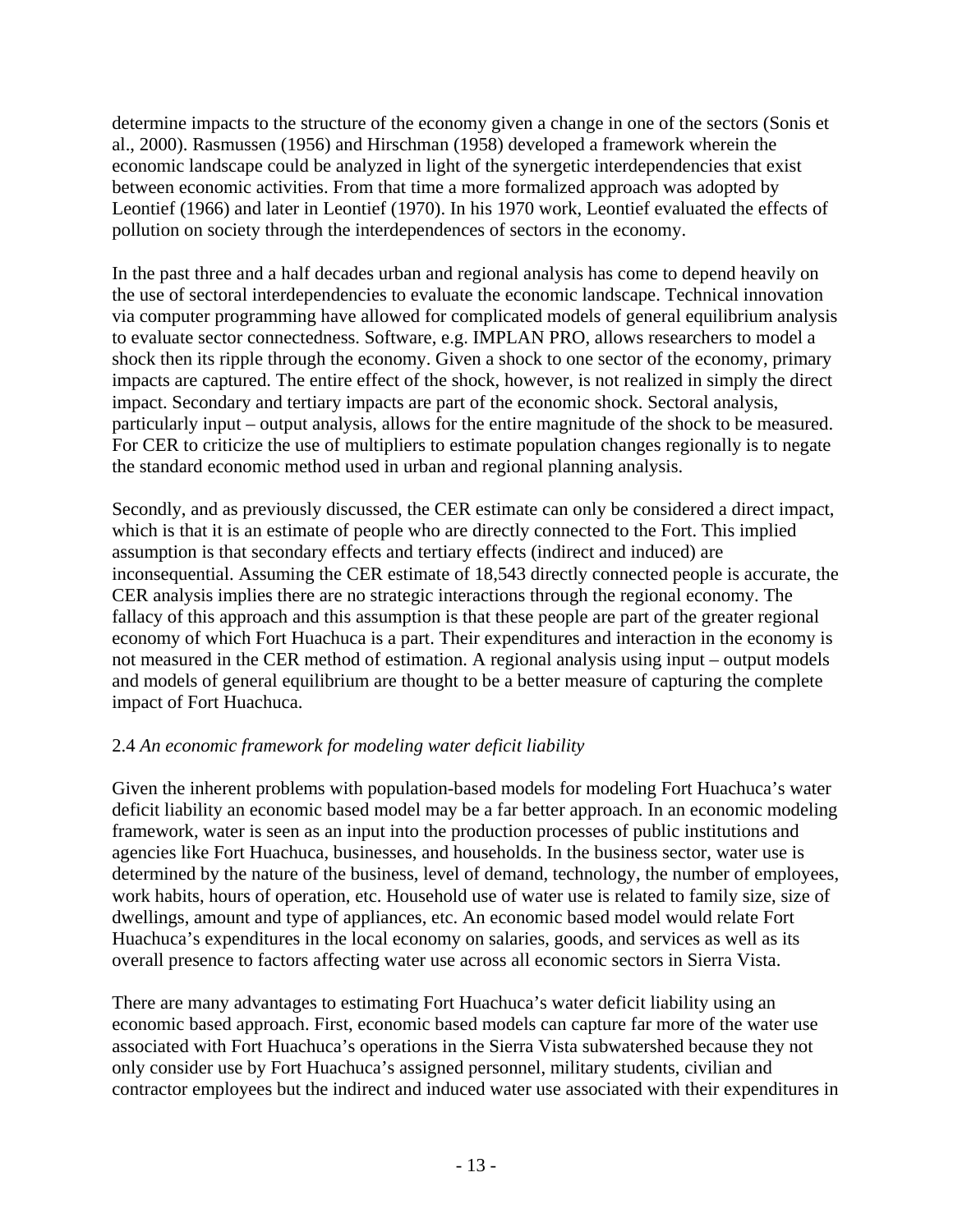the local economy as well as the direct, indirect, and induced water use associated with the Fort's procurement of goods and services. An economic based approach would also capture water use by visitors. As such, an economic based approach is a much better fit for satisfying the Fort's legal obligations under both the ESA and NEPA, which require comprehensive accounting of all interrelated, interdependent, induced and indirect effects that would not occur but for the Fort's presence in the subwatershed.

Secondly, an economic based approach is capable of capturing differences in water use intensity in the various sectors affected by the Fort's presence and thus providing a more accurate estimate of the Fort's water deficit liability than the population based models, which assume constant per capita use. Third, an economic based model could track increases or decreases in water use associated with increases or decreases in the Fort's expenditures. As explained in subsection 2.3.3, the current population models fail to adequately do this. Another advantage is that economic models of military base expenditures including site specific local multipliers have already been developed and peer-reviewed, are widely endorsed, and can be extended to predict water use liability in a relatively straightforward manner. Thus, they may be far less controversial than population based approaches (such as that proposed by CER) that require a variety of untested assumptions.

### **3.0 Potential Economic Based Approaches Applicable to Fort Huachuca**

In this section, we suggest three alternative approaches to modeling Fort Huachuca's water deficit liability based on its overall economic impact. In each case, we discuss the general model and data sources, and indicate the likely direction of water deficit liability change that would result relative to the USFWS and CER population models.

#### 3.1 Gross regional product approach

One simple approach would be to assign water deficit liability based on the share of regional economic activity attributable to Fort Huachuca in the Sierra Vista subwatershed. Gross regional product is one way to measure this. Gross regional product is the value of all goods and services transacted in the subwatershed. Under this approach, the Fort's share would be calculated by using a standard input-output model to estimate direct, indirect, and induced income generated by the Fort's expenditures on salaries, contractor fees, goods, and services and divide that by the total income received by factors of production engaged in the process of production (including labor) in the subwatershed. Under this approach equation [1] would be rewritten as such:

[3] 
$$
FH_{l} = [(\frac{FH_{inc}}{SV_{inc}}) \times (R_{t} - W_{t})] + [(\frac{FH_{incgrw}}{SV_{inc}}) \times (R_{t} - W_{t})]
$$

Where *FH<sub>inc</sub>* is the direct, indirect, and inducted income associated with Fort Huachuca's expenditures, *SVinc* is income earned by all factors of production in the Sierra Vista subwatershed, and *FHincgrw* is income growth associated with anticipated future increases in Fort Huachuca's expenditures. As before,  $R_t$  and  $W_t$  are terms representing aquifer recharge and withdrawals and *FH<sub>l</sub>* is Fort Huachuca's water deficit liability. While this type of model has yet to be constructed, from what we know about Fort Huachuca's influence on the economy of the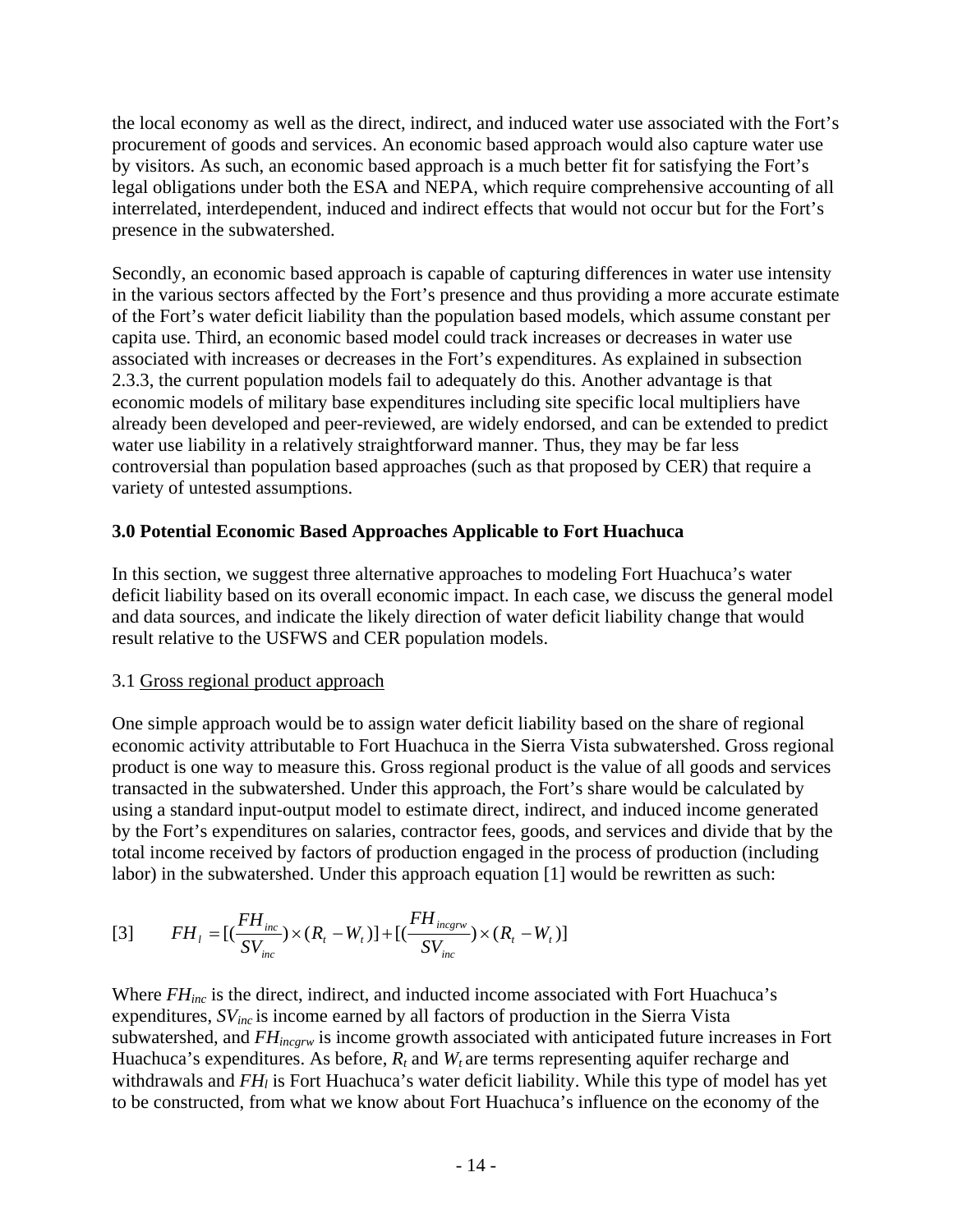Sierra Vista subwatershed it would likely yield a much higher estimate of Fort Huachuca's water deficit liability that either the USFWS or CER approaches.

For example, according to the Fort's 2005 Annual Economic report, the Fort spent \$830.4 million on salaries, goods, and services in Cochise County, the majority in the Sierra Vista subwatershed (Fort Huachuca, 2005). Using a range for economic multipliers published by CER (1.3323) and the Army Environmental Policy Institute (1.684) this implies a total impact of between \$1.11 and \$1.40 billion in income generated.<sup>15</sup> In 2005, CER estimated per capita income for Sierra Vista to be \$23,278 (CER, 2007). Multiplying this by CER's estimate of the total population in the U.S. side of the Sierra Vista subwatershed (75,140) yields a total personal income figure of \$1.75 billion. If total personal income is a proxy for total factor income, this implies that Fort Huachuca's share of economic activity and, consequently, share of the water deficit in the subwatershed to be in the range of 63% to 80%, not counting future growth.

Another indication is the size of the workforce attributable to Fort Huachuca. CER estimates the employed civilian workforce in Sierra Vista to be roughly 17,544 in 2006 (CER, 2007). Adding active military personnel (and students) brings this total to 23,224. Fort Huachuca provides 13,379 jobs directly, or 58% of the total. Using the multiplier range from above implies that the Fort's total contribution to the workforce counting both direct and indirect impacts is in the range of 17,824 to 22,530, or between 77% and 97%, with the lower end of this range being more plausible due to some double counting of employees by the Fort (CER, 2007).

Or consider taxable sales. Direct purchases by the Fort in Sierra Vista totaled \$339.4 million in 2005. Using the multiplier range from above, this implies a total of \$451 to \$570 direct and indirect purchases. In 2006, CER (2007) reports a total of \$828.5 million in taxable sales in Sierra Vista, implying that the Fort's direct and indirect purchases may account for 54% – 69% of the activity. However, this does not include purchases by both on and off post personnel, visitors, or any other element of the population attributable to Fort Huachuca so the total share of taxable sales is actually much higher. These percentages, of course, are just ballpark estimates of what may be found once rigorous models are built – none the less, they indicate that models based on the Fort's share of economic activity rather than share of population may result in significantly higher estimates of water deficit liability.

#### 3.2 Water intensity – labor market approach

 $\overline{a}$ 

A second approach to modeling Fort Huachuca's water deficit is to consider the labor associated with the Fort's impact via the number of employees attributable to the Fort in primary, indirect and induced activities and the average water use per employee. To this would be added associated population. Unlike the average daily water per person or the gross regional product approach, both of which assumes homogeneity across use, the intensity of use model recognizes

<span id="page-14-0"></span><sup>&</sup>lt;sup>15</sup> The use of multipliers to analyze income and employment effects is not disputed. According to CER: "the use of multipliers is appropriate for calculating the economic impact of spending by military bases" (CER, 2006 at 8). The 1.3323 multiplier was estimated by CER as the appropriate multiplier for military personnel. A higher multiplier (1.3839) was estimated for civilians and contractors. Here, we used the military multiplier to set the lower bound on the liability ranges discussed above.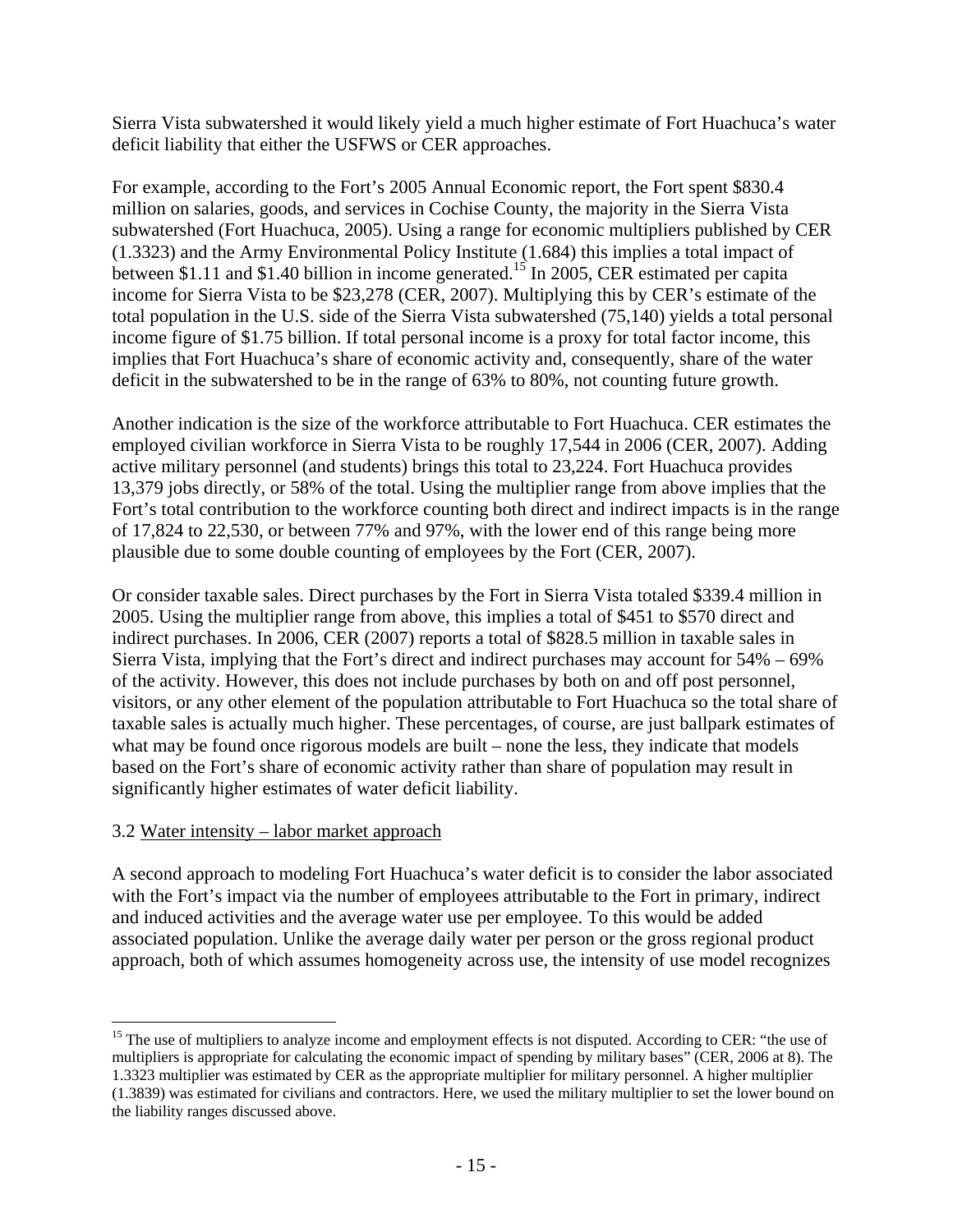heterogeneity of intensity of labor and intensity of water use in different industries. The model captures the nuances of water use across industries.

Under this approach, the Fort's share would be calculated by employing an IMPLAN model to estimate to total number of employees (primary, indirect, and induced) in all activities attributable to the Fort. This allows for heterogeneity across activities in labor. Secondly, we address the water use across activities. Ideally, a primary study for each economic activity would be undertaken in order to estimate the production for each activity. This is not only cost prohibitive, but unrealistic given the shear volume of data necessary and, most likely, unavailable. Instead, a benefit transfer approach could be employed, where primary study results from other areas are transferred into the study area. Primary studies that are applicable include, for example, Gleick et al. (2003) or Cook at al (2001). These studies consider that labor and water are both inputs into any given production process. In the short run (which assumes a constant technology and scale of production), the ratio of water use to employee is fairly constant. Thus water use in an industry can be estimated from the total number of employees in the industry times the gallons of water used per employee per day (GED). For example, Gleick et al. estimate the GED for a governmental office is 136, for primary metal industries is 1,318, while for food and kindred products it is 1,967.

Total water use attributable to the Fort and associated activities in a given year would be estimated by

[4] 
$$
FH_{w} = \left[ \sum_{i=1}^{I} (GED_{i} * E_{i}) + \sum_{j=1}^{J} (GED_{j} * E_{j}) + \sum_{m=1}^{M} (GED_{j} * E_{j}) \right] \left[ \frac{365}{325,851} \right]
$$

Where  $FH_i$  is total af of water attributable to Fort Huachuca activities, where there are  $i=1,\ldots,I$ primary activities, *j*=1,…,*J* indirect activities and *m*=1,…,*M* induced activities. *Ep* is employees attributable to Fort Huachuca activities  $(p=i,j,m)$ , 365 are the number of days per year, and 325,851 is the conversion for gallons to af. This estimate, added to the total number of gallons consumed by households  $(FH_{HH})$  associated with Fort Huachuca activities, provides an estimate of the total number of gallons consumed by fort activities. That is  $FH_{TOTAL} = FH_w + FH_{HH}$ . The percentage of water consumed by Fort activities is then simply:

$$
[5] \qquad FH\% = \frac{FH_{\text{total}}}{W},
$$

where *FH%* is the percentage of water consumed by Fort activities and *W* is the total water consumed in the sub-watershed. Assuming that the Fort's deficit share is proportional to its consumption, equation [5] provides an estimate of the Fort's deficit share.

This modeling approach also requires that the Fort's effect on population in Cochise County (the region) be determined. Using a method of dynamic simulation the region can be modeled in two states of the world; with and without Fort Huachuca's presence in order to assess the impact. The approach is described in the following paragraphs.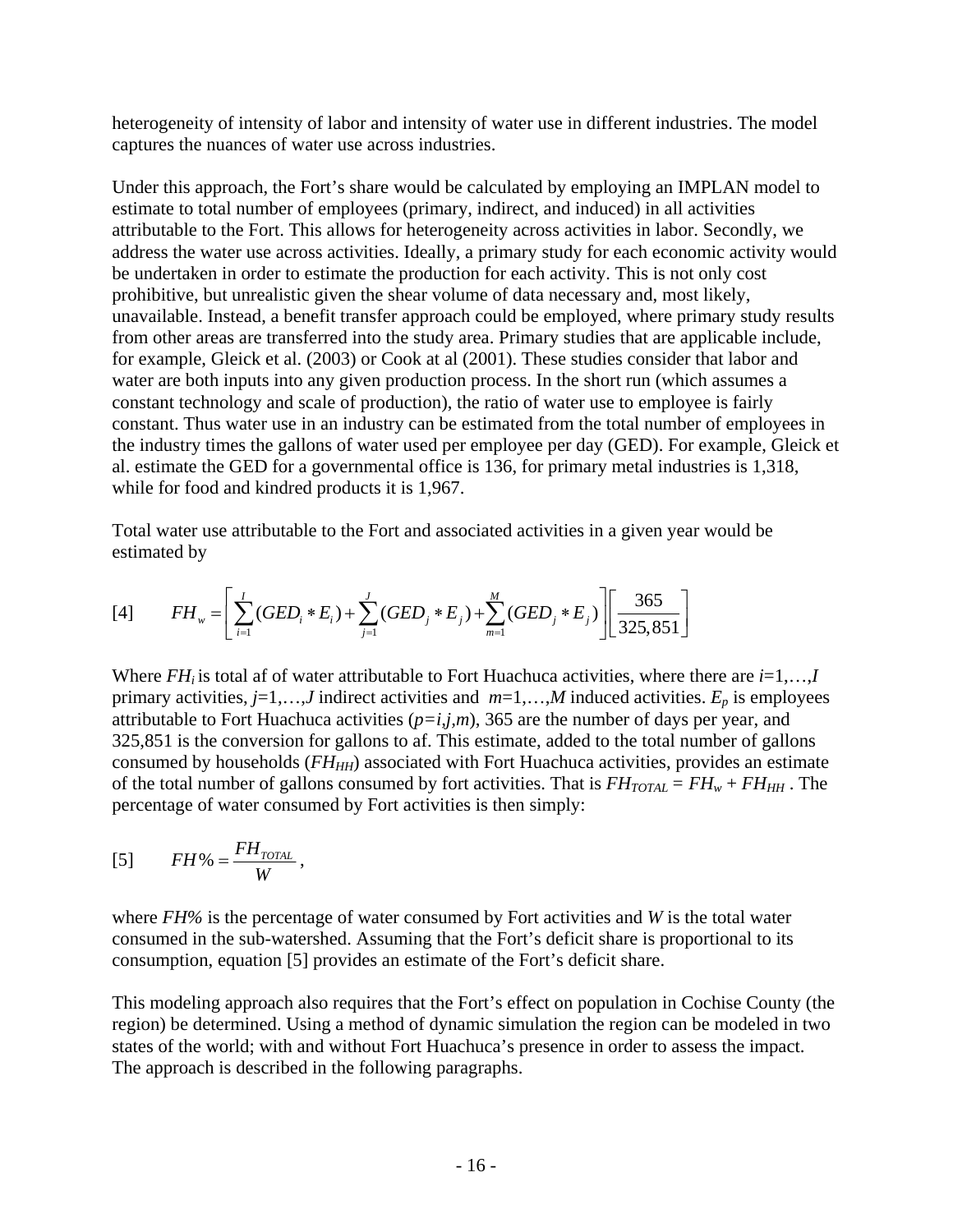A regional economy can be thought of as interaction between industry and population. Interaction is the exchange of dollars for goods and services. Industry is firms who produce in the region. Primarily this constitutes Fort Huachuca and firms in Cochise County. The population provides labor services to industry in return for wages. Industry provides goods and services to the population in return for dollars. Given this, the regional economy can be modeled as the interaction (flow of services) between three stocks; population, workers, and industry.

Population stock can be described in the following way. It is distributed throughout the region in terms of where people live. More will be said about geographic location at a later point. Population can additionally be characterized by the relative age distribution; youth, working age, and retired people. Moreover the population can be described by educational attainment, which correlates to skill level description of the population. This characterization allows the model to say who lives in the region, how old they are, and *if* they work what jobs they are qualified for.

Industry in the region organizes labor and other resources to create product, goods and services for consumption. Regional industry can be characterized using the US Census system of NAIC classification of twenty primary economic sectors. At each point in time, industry demands labor to fill the jobs in each of the 20 economic sectors. As population increases, industry grows consequently demanding more labor to fill newly created jobs. Each sector has specific skill requirements for jobs performed therein, e.g. each sector demands labor according to skill ability. Labor is provided by the workforce.

Population stock creates the workforce stock. People of working age and skill level constitute the workforce and supply labor to meet industry labor demand. Labor demand looks to the workforce to fill necessary jobs according the skill level of workers. If workers of specified skill are not available the model increases population through migration to fill industry labor demand. If the workforce provides more labor than industry demands then there is unemployment. Corresponding to each job type in economic sectors are estimates of water use per person per day.

The model's purpose is to isolate the Fort's impact in the region. As such the region is divided into three spatial geographic places; Fort Huachuca, Sierra Vista sub watershed not including the Fort, and Cochise County not including the watershed. The model uses these places as Fort, watershed, and county. Each of the previously listed stocks is described in terms of these three places. That is, there is a population, workforce, and an industry that exists in the Fort, watershed, and county. Industry in each place can demand labor from the workforce where workers can live in any of the three places. Model data needs are obtained from both Census and Labor Statistics Bureaus.

The model described here allows for simulation with the Fort in the region and with its absence. Interaction will show anticipated population and water use in both states of the world. Evaluating population and water use differences produced from two scenarios will isolate Fort Huachuca's impact to population, which then can be tied to published GED estimates.

This model is conceptual at this stage and so it cannot be used to ascertain a new estimate of Fort Huachuca's liability. However, we can hypothesize that the deficit share attributable to the Fort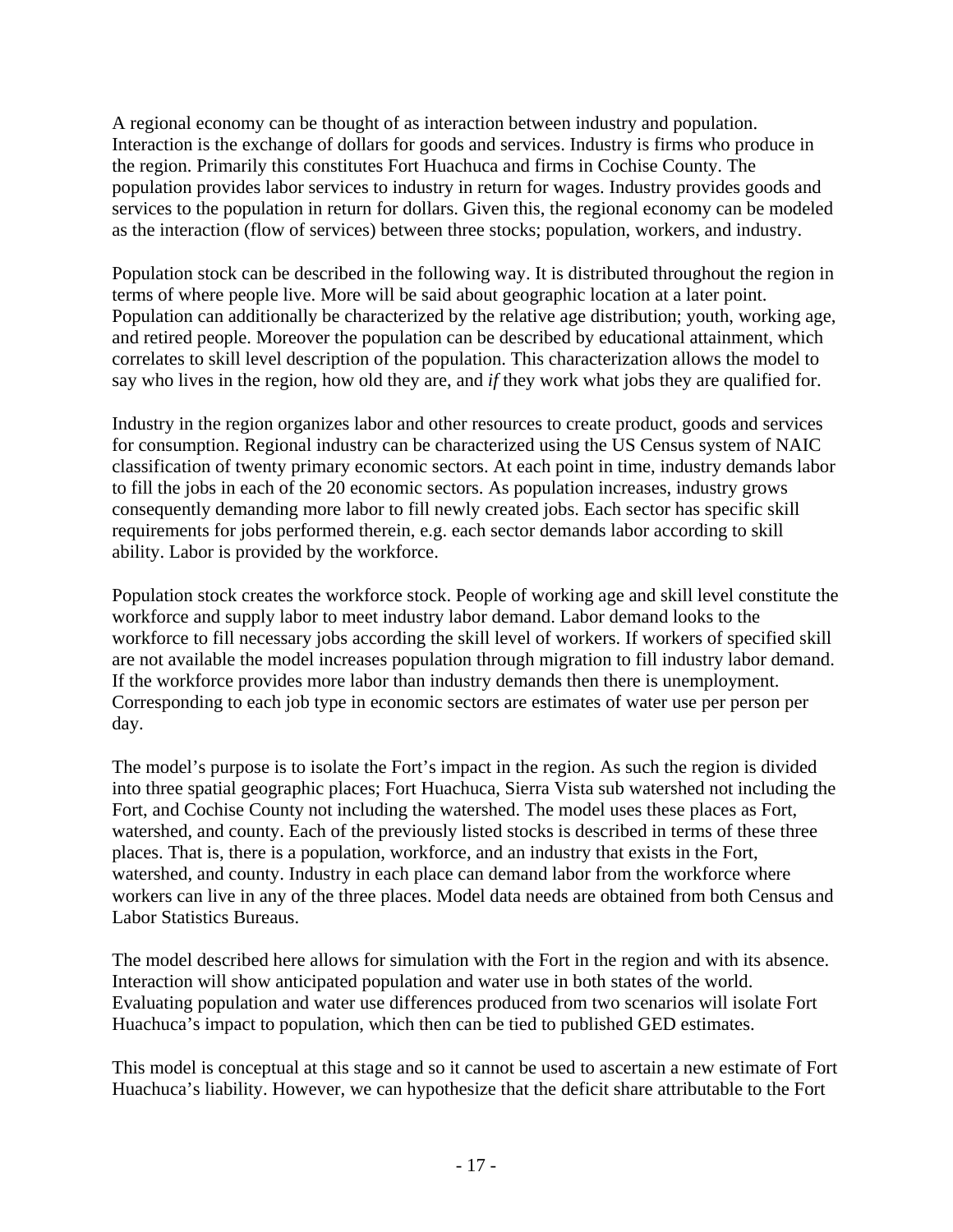would be considerable larger than the CER approach which captures only primary activities simply due to the inclusion of the indirect and induced population attributed to the Fort. In addition, allowing for variation in the intensity of use of water across activities will most likely result in additional increases in the Fort's liabilities due to relatively high water use activites associated with military bases.

#### 3.3 Econometric approach.

The third approach to modeling the Fort Huachuca water deficit liability is to use econometrics. This approach provides the ability to ascertain the statistical significance of factors affecting the water deficit. The technique may provide superior results to either of the aforementioned models, but it also requires a significant amount of data in order to obtain usable results. In this method, the water deficit is modeled as a function of factors that are hypothesized to impact the deficit. That is;

 $[6]$  *D* =  $f$  (**X**)

where *D* is the deficit in a given period and **X** is a vector of factors hypothesized to impact *D.*  These right hand side variables (RHS) are the independent variables and the left hand side variable (LHS) is the dependent variable. Using  $\overrightarrow{OLS}$ ,<sup>16</sup> the best-fit equation is determined. For example, two of the factors hypothesized to impact the water deficit could be economic activity associated with the Fort (*FH*) and the economic activity in the sub-watershed not associated with the Fort (*SV)*. Assuming a linear relationship between the variables we would estimate;

$$
[7] D = \beta_{FH} FH + \beta_{SV} SV + \varepsilon
$$

where  $\beta_{FH}$  and  $\beta_{SV}$  are the parameter estimates associated with Fort Huachuca's activity and the rest of the sub-watershed, respectively,  $\varepsilon$  is the error term, assumed to have a normal distribution with a mean of zero, and the intercept term is assumed zero, as there would be no measured deficit without human activity.

The share of the deficit directly attributable to the Fort is then ;

 $[8]$   $D_{FH} = \beta_{FH} F H$ .

In addition, a measure of responsiveness of  $D_{FH}$  to changes in the level of the Fort's economic activity can be estimated from [7]. Let *r* be responsiveness. Measure *r* by:

$$
[9] r = \frac{\partial D}{\partial FH} \frac{FW}{D}.
$$

 $\overline{a}$ 

<span id="page-17-0"></span><sup>&</sup>lt;sup>16</sup> OLS is ordinary least squares, an estimation technique that finds the best fit equation based on the criteria of the minimum sum or errors squared. That is, take the difference between the actual *D* and the estimated *D* (from the equation) for each observation, square the difference and then add the squared difference together. The equation that provides the smallest value if the best fit line.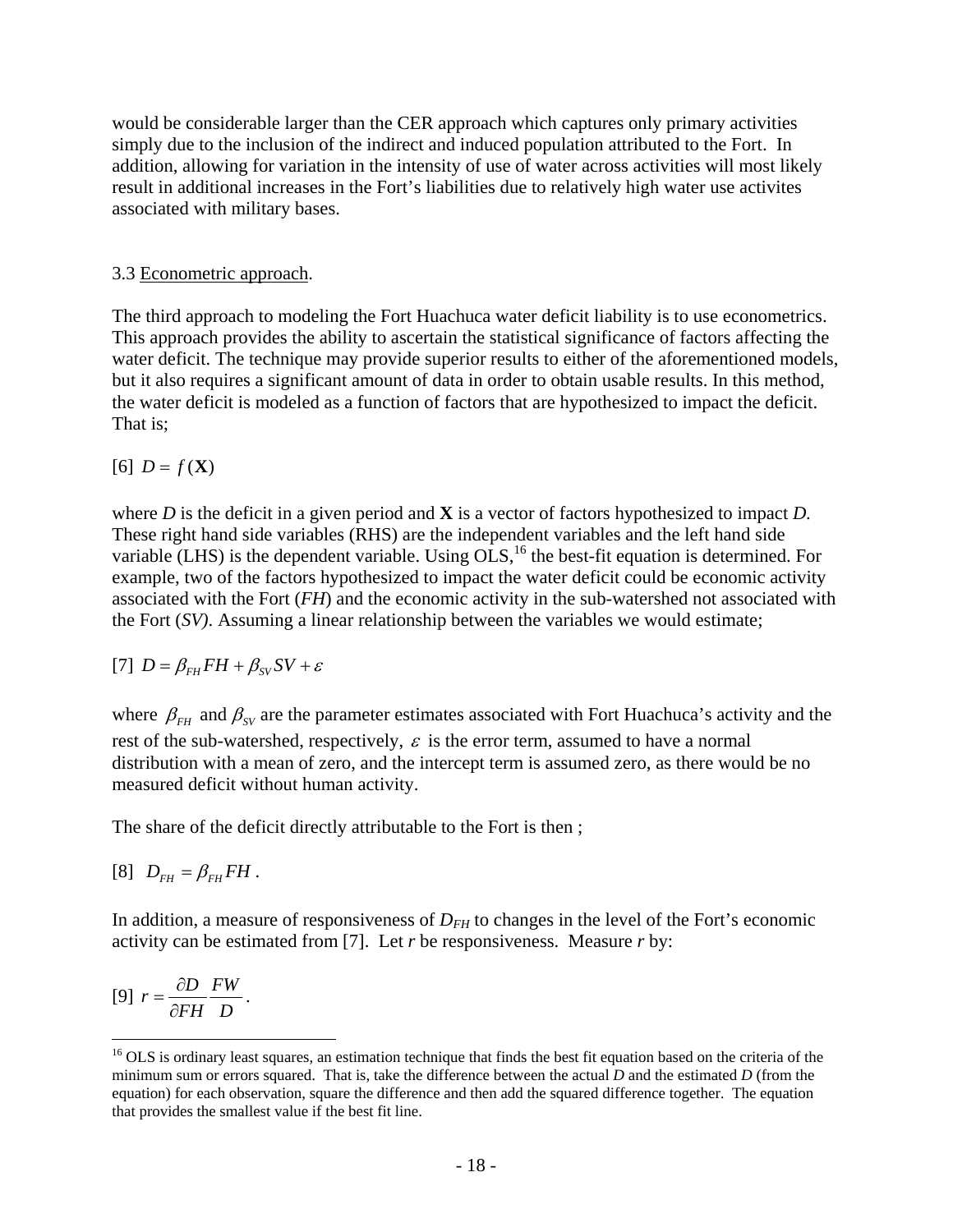For a given level of *FW* and *SV* there is a corresponding level of *D*. The term *r* can then be interpreted as the percentage change in *D* given a 1% change in *FH*, all else constant. This provides information concerning changes in the level of activity at the Fort, as measured by *FH* and captures aggregate changes in the water deficit as the scale of activity at the Fort changes.

While the above example is given as a linear estimation, meaning the impact of the RHS variables is additively separable, the functional form would depend on the hypothesized interactions between the RHS variables.

It is most difficult to hypothesize as to the changes in the estimated share of the deficit attributable to the Fort, because the final estimate would depend on, among other things, the data available and the appropriate functional form. However, given that this modeling approach allows for changes across activities and captures changes within an activity, we can surmise that the CER estimates is again a lower bound on the activity because it ignores anything but primary impacts and does not allow for variation across and within activities.

### **4.0 Conclusions**

Given Fort Huachuca's obligations under both NEPA and the ESA to mitigate the effects of its operations and activities on the Sierra Vista subwatershed groundwater deficit, it is critical for the Fort and the U.S. Fish and Wildlife Service (USFWS) to utilize models capable of capturing all of the direct, indirect, induced, interrelated, and interdependent effects that would not occur but for the Fort's presence in a rigorous fashion. The population based methods that appeared in the 2002 biological opinion and in the Center for Economic Research (CER) 2006 reanalysis are facially inadequate for this task because they fail to account for water use associated with the vast majority of off post induced economic development on both sides of the border associated with the Fort's presence, fail to capture significant variations in water use intensity, are largely invariant with respect to Fort Huachuca's expenditures, exclude relevant population subgroups, and rely on too many unsubstantiated or arbitrary assumptions.

An economic based method may be far more accurate. Economic based methods tie water deficit liability to the share of economic activity in the region that would not occur without Fort Huachuca's expenditures and overall presence in the subwatershed, and are far more likely to capture all of the direct, indirect, induced, interrelated, and interdependent effects. Three variations include a model based on Fort Huachuca's share of gross regional product, a water intensity model that emphasizes water use by labor market sector, and an econometric model that links Fort Huachuca's expenditures to groundwater pumping activities throughout the subwatershed. All of these models are likely to find a water deficit liability greater than the 54.3% found by Fort Huachuca's 2002 biological assessment. In fact, preliminary data suggest that a model based on share of economic activity may find the Fort's water deficit liability to be as high as 80%.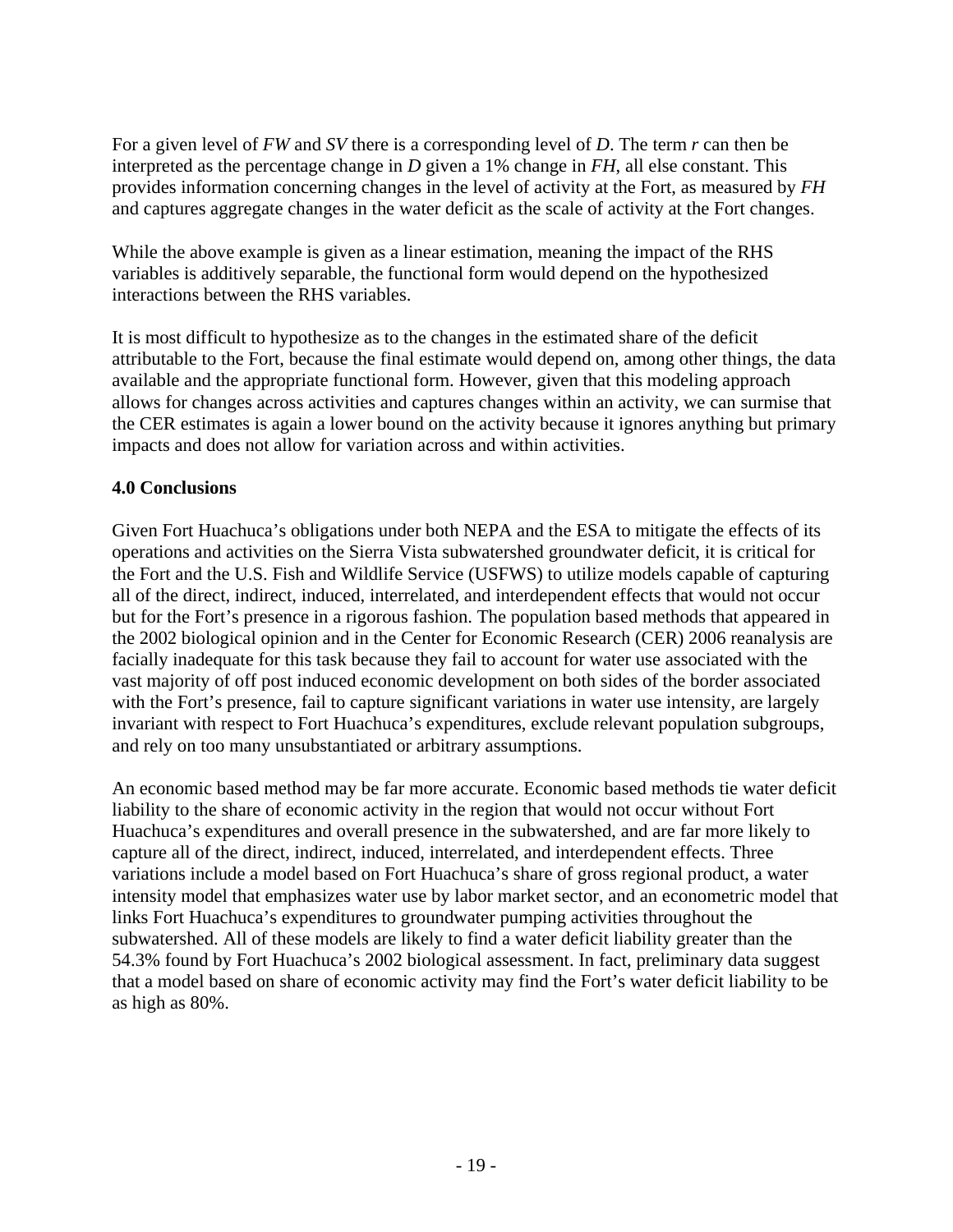#### **References**

- Acemoglu, D., 1999. "Changes in unemployment and wage inequality: an alternative theory and some evidence." The American Economic Review. 89 (5): pp. 1259 – 1278.
- Bonanno, B., Murray, L., and Reiter, G., 2002. Southern Arizona ~ Mexico Border Region (SOMBRHERO) Vulnerability Assessment. Unpublished Paper. Tucson, Arizona: Department of Geography, University of Arizona.
- Browning-Aiken, Anne. 2003. "Water-resource management in the San Pedro basin: building binational alliances." Journal of the Southwest May 2003.
- Carreira, Robert. 2006. Economic and Demographic Analysis in Support of the U.S. Fish and Wildlife Service Biological Opinion Regarding the Impact of Fort Huachuca. Sierra Vista, AZ: Center for Economic Research at Cochise College.
- Center for Economic Research (CER). 2007. Sierra Vista Economic Focus 2006-2007. Sierra Vista, AZ: Center for Economic Research, Cochise College.

Commission for Environmental Cooperation (CEC). 1999. Ribbon of Life: An Agenda for Preserving Transboundary Migratory Bird Habitat on the Upper San Pedro River. Montreal: Commission for Environmental Cooperation.

Cook, Z., S. Urban, M. Maupin, R. Pratt, and J. Church. 2001. Domestic Commercial, and Industrial Water Demand Assessment and Forecast in Ada and Canyon counties Idaho, Idaho Water Resources report at: [www.idwr.state.id.gov.us/waterboard/planning/Documents/dcmi%20final%20report.pdf](http://www.idwr.state.id.gov.us/waterboard/planning/Documents/dcmi final report.pdf) (last accessed 05/21/07).

- Fort Huachuca. 2002. Programmatic Biological Assessment for Ongoing and Programmed Future Military Operations and Activities at Fort Huachuca. Sierra Vista, AZ: Environmental and Natural Resource Division, Directorate of Installation Support, U.S. Army Garrison at Fort Huachuca
- Fort Huachuca. 2004. Programmatic Environmental Assessment, Future Development Plan. Sierra Vista, AZ: Environmental and Natural Resource Division, Directorate of Installation Support, U.S. Army Garrison at Fort Huachuca
- Fort Huachuca. 2006. Annual Economic Impact Statement October  $1<sup>st</sup>$ , 2004 September  $30<sup>th</sup>$ , 2005. Sierra Vista, AZ: Resource Management Office, U.S. Army Garrison, at Fort Huachuca.
- Gleick, P.H., D. Haasz, C. Henges-Jeck, V. Srinivasan, G. Wolff, K. Kao Cushing, and A. Mann. 2003. Waste Not, Want Not: The Potential for Urban Water Conservation in California, Oakland, Pacific Institute for the Studies in Development, Environment, and Security.